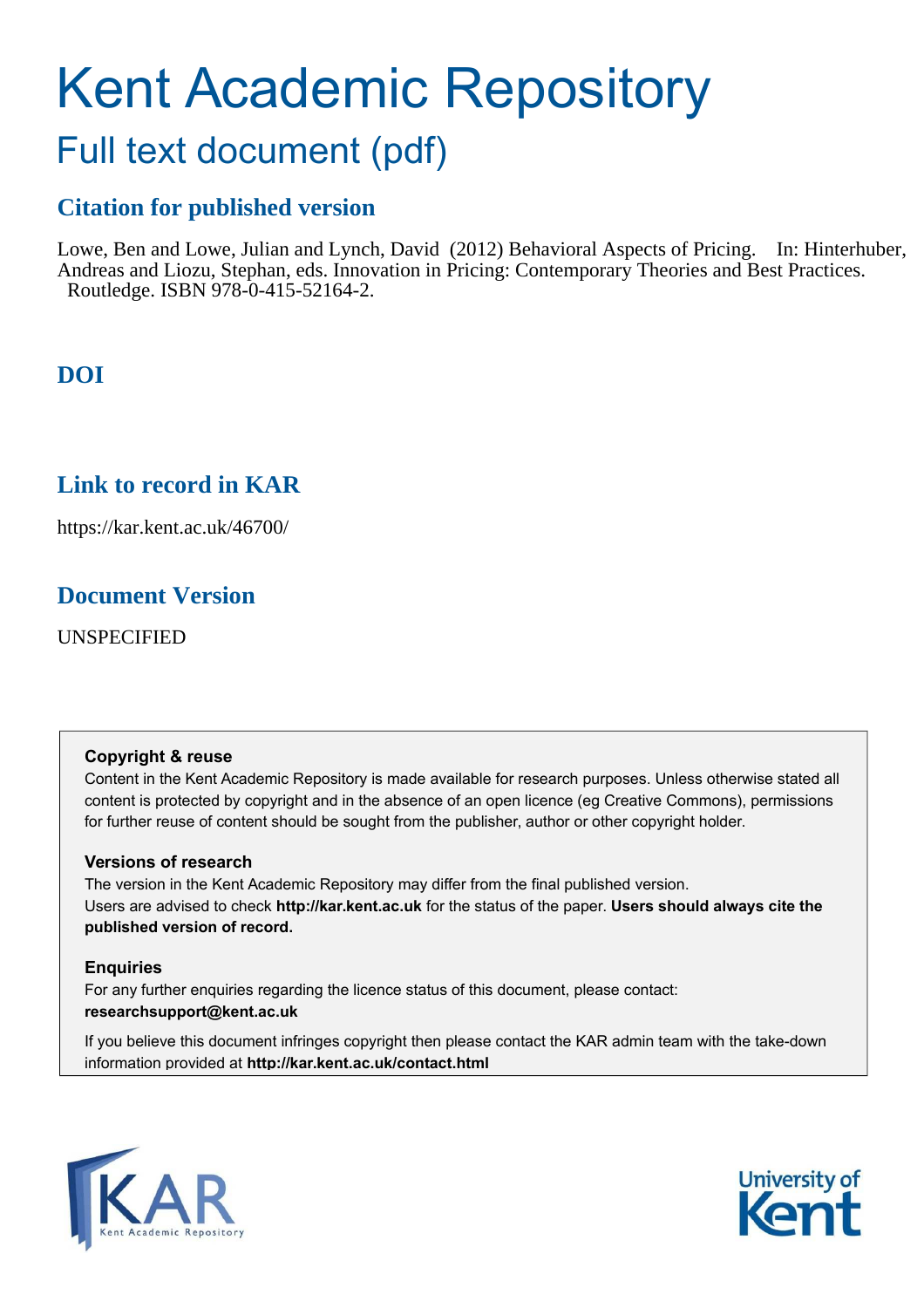### **BEHAVIORAL ASPECTS OF PRICING**

Ben Lowe, Kent Business School, University of Kent, UK, b.lowe@kent.ac.uk

Julian Lowe, Newcastle Business School, University of Newcastle, Australia, julian.lowe@newcastle.edu.au

David Lynch, Centre for Regional Innovation and Competitiveness, University of Ballarat, Australia, d.lynch@ballarat.edu.au

This is an Accepted Manuscript of an chapter published in Innovations in Pricing: Contemporary Theories and Practice, available from: http://www.routledge.com/books/details/9780415521642/

Please cite:

Lowe, Ben, Julian Lowe and David Lynch (2012), "Behavioral Aspects of Pricing", in Innovations in Pricing: Contemporary Theories and Practice, Andreas Hinterhuber and Stephen Liozu (eds.), Routledge. ISBN: 978-0415521642.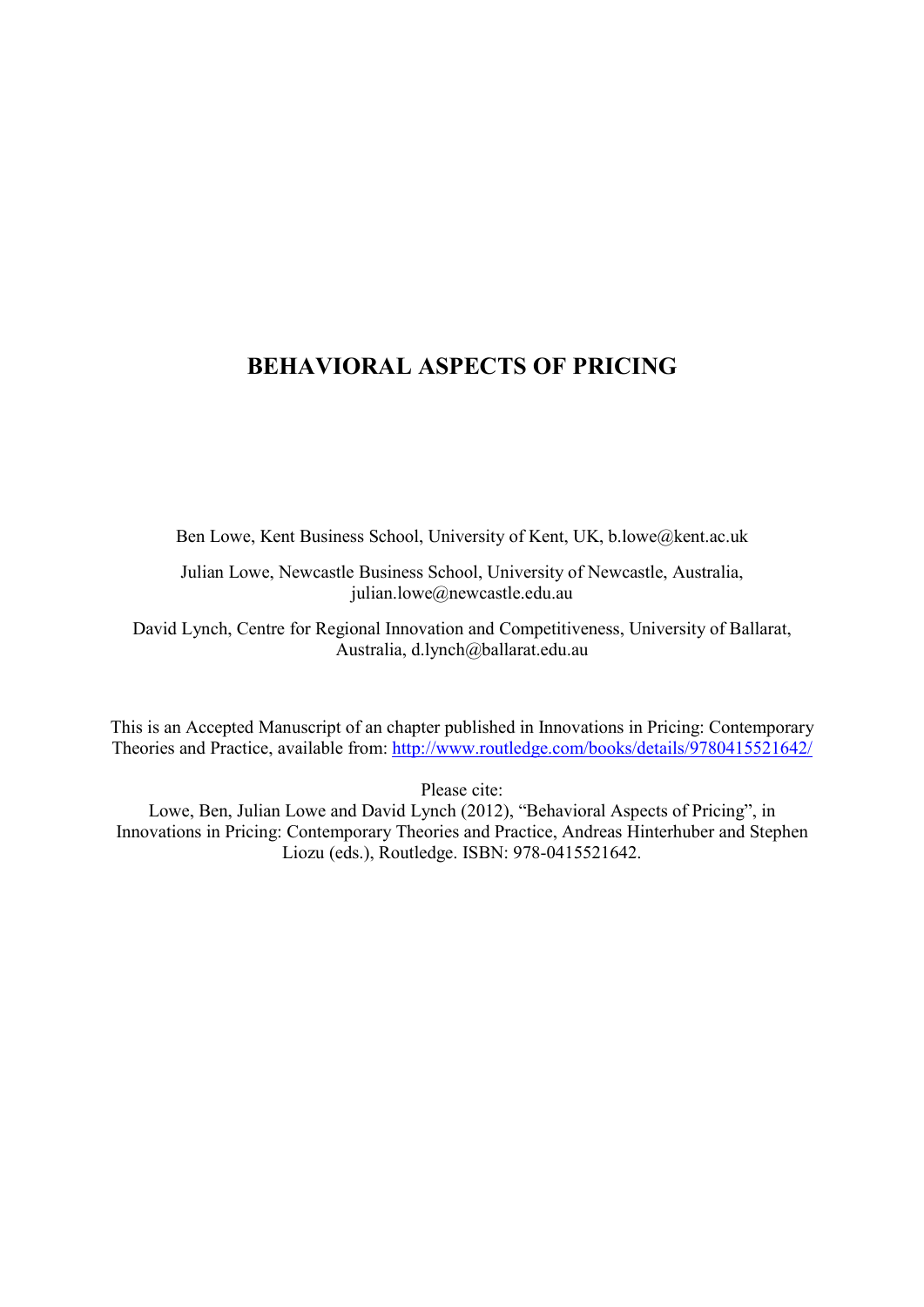#### **BEHAVIORAL ASPECTS OF PRICING**

#### **ABSTRACT**

Buyers sometimes exhibit seemingly "irrational" behavior with respect to prices and use socially embedded heuristics to simplify their purchase decisions. In some cases small changes in prices can lead to much larger than anticipated changes in sales and profitability. Sellers need to understand the heuristics consumers use, the situations in which they emerge, and recognize how they can respond in markets where information and knowledge of product attributes and competitive prices is increasingly available via the Internet. This chapter explores consumers' behavioral reactions to price through a review of contemporary literature in the field of pricing. The chapter delineates the nature and scope of these effects based upon a critical review of the most up-to-date empirical research in the field, and concludes by providing implications for innovation in pricing, and guidance for managers to reduce the disconnect between themselves and consumers.

Key Words: Heuristics, willingness–to pay (WTP), value, reference price, price knowledge, perceived value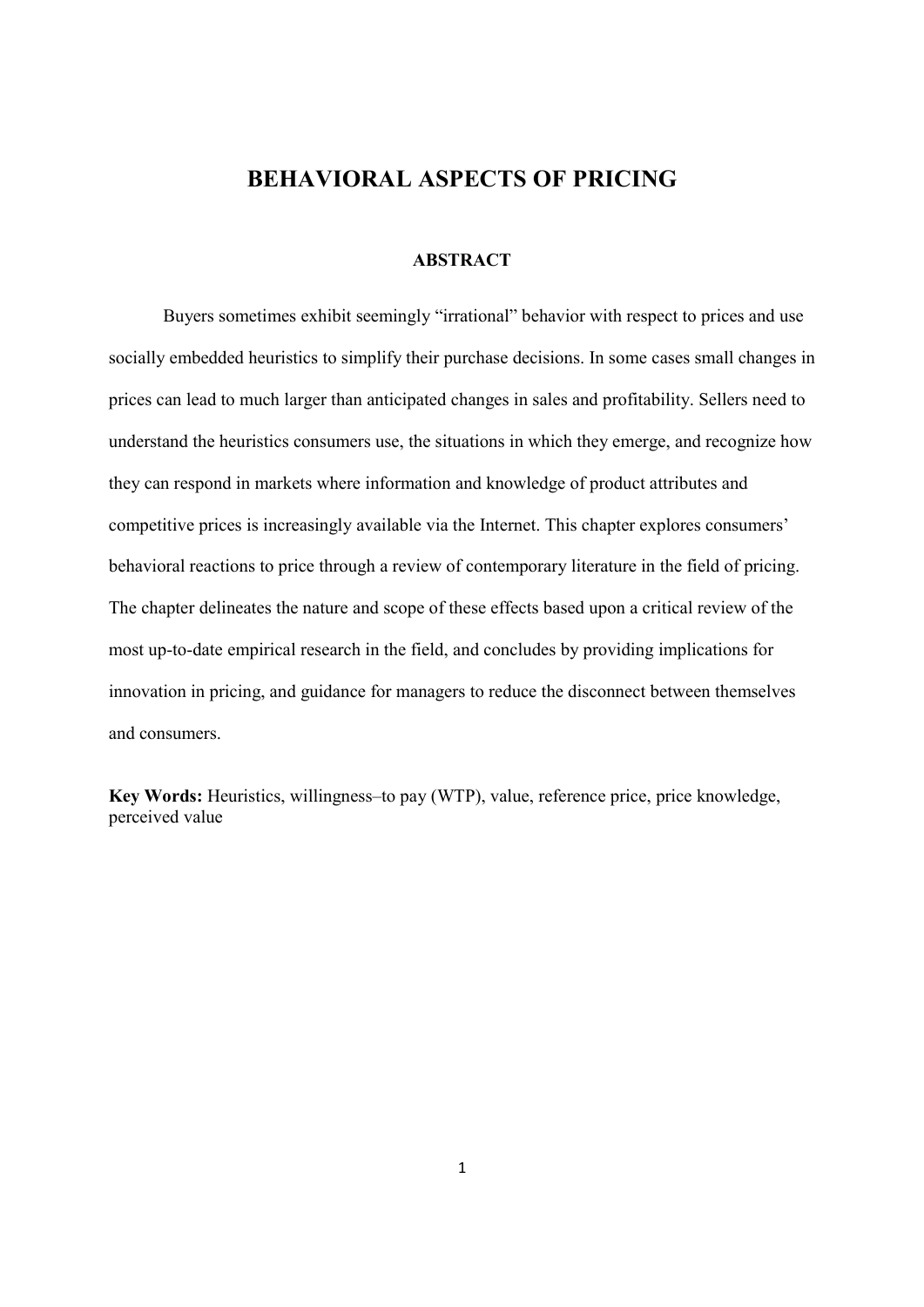#### **INTRODUCTION**

Getting the right price can build company value more than almost any other business action, yet buyer behavior with respect to different prices is still not well understood and the use of "rules of thumb" continues to dominate business practice (Cepedes, Shapiro & Ross, 2011). A study by McKinsey & Company suggests that around 90% of products are underpriced (Marn, Roegner & Zawada, 2003), and this has significant implications for business performance.

In a rational world where everyone has good information one might expect that consumers will buy when total perceived value is greater than price charged. The greater the difference the greater is their "willingness to pay" (WTP). In determining WTP, many other behavioral factors can disturb the rational analytic perspective of buyers. For instance, the notion of fairness might be important. This is illustrated by the launch of Radiohead's new album "In Rainbows". Fans were asked to name their own price for the album. Interestingly many consumers paid for the album and the average price paid was around £4 (BBC, 2007).

Marketers try an increasingly broad range of approaches to "hide" prices. They partition prices, they trade-off price for quality or volume, they set prices that price discriminate across segments, psychological needs, geography and urgency of need. According to a recent report of the UK's Office for Fair Trading (2010) over 20% of advertisements including prices were deemed to be deceptive in some way or another. Price is also an important signal; when Phillips, the electronics manufacturer released the Philips Intimate Massager and set the price at £89.99 – it was set at that level "to be seen as respectable" (Mortishead, 2008), reflecting the role of price to signal product legitimacy.

Hyper-competitive markets, globalization, on-line auctions, new purchasing and retail formats, provide an increasingly complex array of contexts in which price has to be managed.

 $\overline{2}$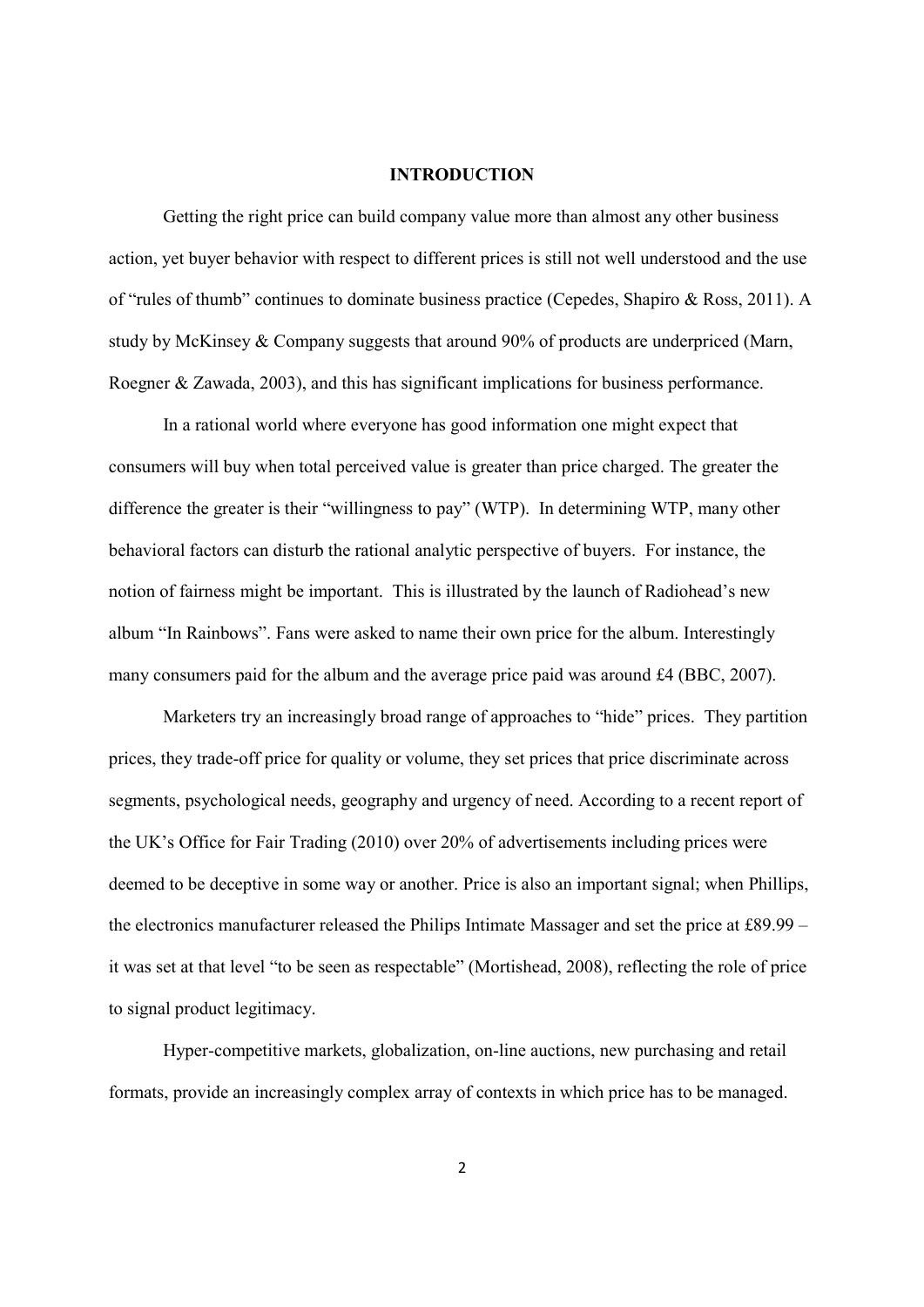The sellers need to understand the "value" the customer is searching for, when price might itself be one of the most important attributes for consumers (e.g., Severin, Louviere & Finn, 2001). Recent research suggests mood and environment can deliver major benefits in encouraging consumers to increase their WTP. Thus, price is multi-faceted. Whilst it is about "what price do I charge", it is also "how", "where" and "when".

This chapter will explore key behavioral aspects of pricing. Specifically, the chapter will begin by contrasting traditional perspectives on price with more contemporary perspectives on price, it will then examine the notion of perceived value and its multi-faceted nature. The chapter will then outline the key behavioral aspects of price including internal and external reference prices, pricing and consumer perceptions of fairness, price endings, decreasing and increasing price, price-quality perceptions, and consumer price knowledge.

#### PERSPECTIVES ON CONSUMER RESPONSE TO PRICE

The essence of effective marketing is to create value for customers and capture that value for the firm through current profits and longer-term reputation and image. Value is created through a product that meets customer requirements, is available for them to access and is communicated effectively. These three Ps of marketing are complemented by the fourth P that involves the effective use of price as it is set to capture the value the rest of the mix has created. A pricing strategy involves setting a price that creates an incentive for consumers to buy a product or service and generate sufficient revenues to encourage the firm to sell that product. In short, consumers buy when perceived value from a product exceeds price. Perceived value represents their WTP; any price less than that, subject to a budget constraint, should lead to a purchase. Sellers need to understand WTP and competitor offerings when setting prices.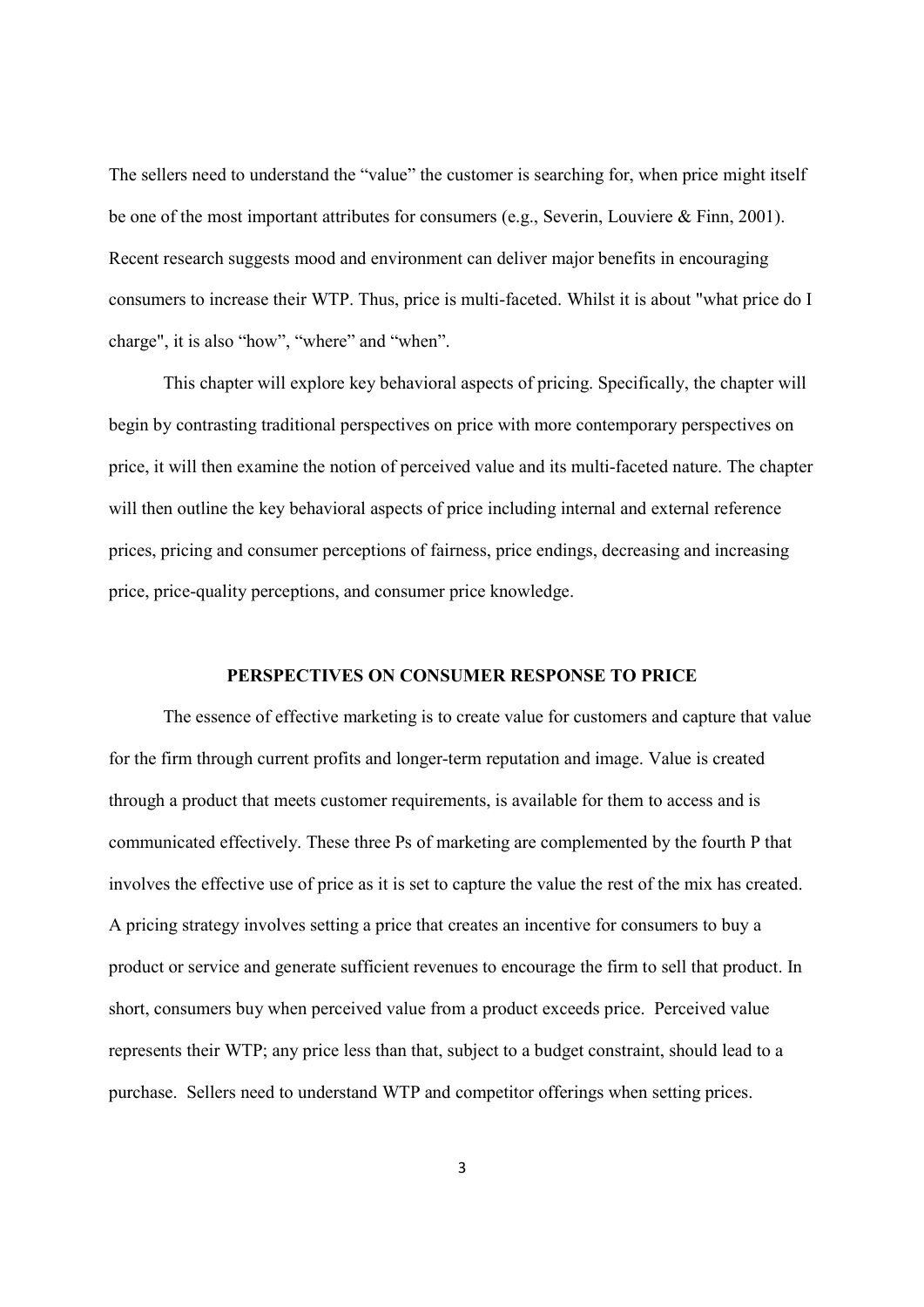Some economic models assume that customers are perfectly aware of product features and competitive offerings and that all that is needed is to understand the demand – price relationship. Monroe and Lee (1999) list other restrictive assumptions of an economic model. This (rather narrow) economic perspective is sometimes contrasted with a marketing perspective, which explicitly sees price as an integral part of the marketing mix that signals as well as captures value. The manipulation of all four Ps together may create a difference between marketing and economic approaches to pricing, although such a perceived difference might involve a misinterpretation of text book models of business behavior that merely seek to explain, in parsimonious fashion, the relationship between price, revenue, output and profit. Some empirical research on price-quality relationships confirms that more often than not, long-term prices reflect differences in products and attributes (Murray & Sarantis, 1999), and maybe there is less difference in economic and marketing approaches than is sometimes thought.

Fundamentally, consumers are expected to purchase an item whenever the perceived value of that item exceeds its actual price. The greater this gap, the greater the incentive to buy. Much marketing strategy is aimed at influencing behavioral factors that increase perceived value and thus the size of the gap. Gourville (1999) suggests the behavioral factors that disturb the simple relationship between price paid, WTP and cost of goods and services, including the perceived fairness of price, the relative incentive to buy (e.g., value of consumer surplus relative to the price of the product), the difference between actual price and a consumer's reference price, and price compared to perceptions of costs.

The economic notion of incentive to buy is when perceived economic value  $>$  price. This gap is sometimes referred to as acquisition value or consumer surplus. The behavioral notion is that economic value + psychological value needs to be  $>$  price. The marketing notion combines

 $\overline{4}$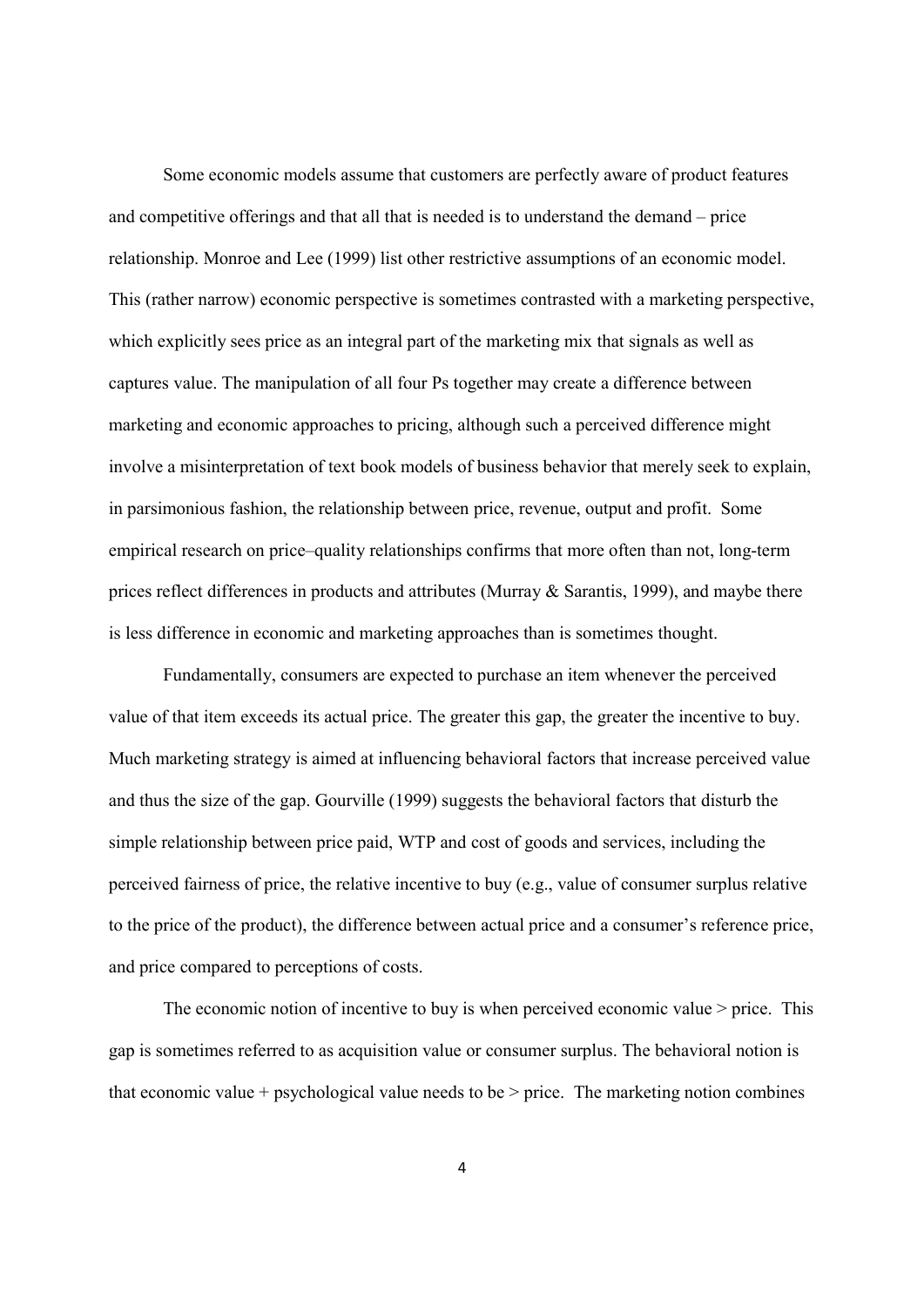these approaches but recognizes that consumers often have less than perfect information and that price itself is a signal of quality and that savvy consumers might also consider the ease of purchase and use of a product as important creators of customer value and therefore WTP.

Economic, marketing and behavioral factors influence WTP and therefore value to buyers. In addition, buyer knowledge of prices is affected by their past experience, search behavior and their ability to disentangle complex deals. Increasingly the view is that complex offers that surround products are sometimes interpreted poorly by buyers who deliberately bound or restrict their search for information or who are unable to disentangle competitive claims. Unit pricing, ethics, regulation and competition affect the consumer's response to the different factors affecting WTP and the pricing strategies of sellers. Most importantly, the nature of perceived value to buyers is complex and influenced by a myriad of subjective factors.

#### PERCEIVED VALUE

The preceding section identified the delivery of value to customers as a fundamental element of the marketing concept that builds and sustains competitive advantage. By delivering value, companies try to satisfy customers, resulting in improved customer loyalty, sales and profits. To this end, managers need to understand the nature of customer value and where they should focus their efforts to enhance the value they create for customers.

The concept of perceived value is defined above as the psychological and economic value gained from consuming a product or service. The difference between perceived value and price is the incentive to buy and is referred to as consumer surplus or acquisition value in the economics and marketing literatures respectively. Perceived value may be confused with other similar marketing and economic terms, such as utility, price and quality (Sánchez-Fernández &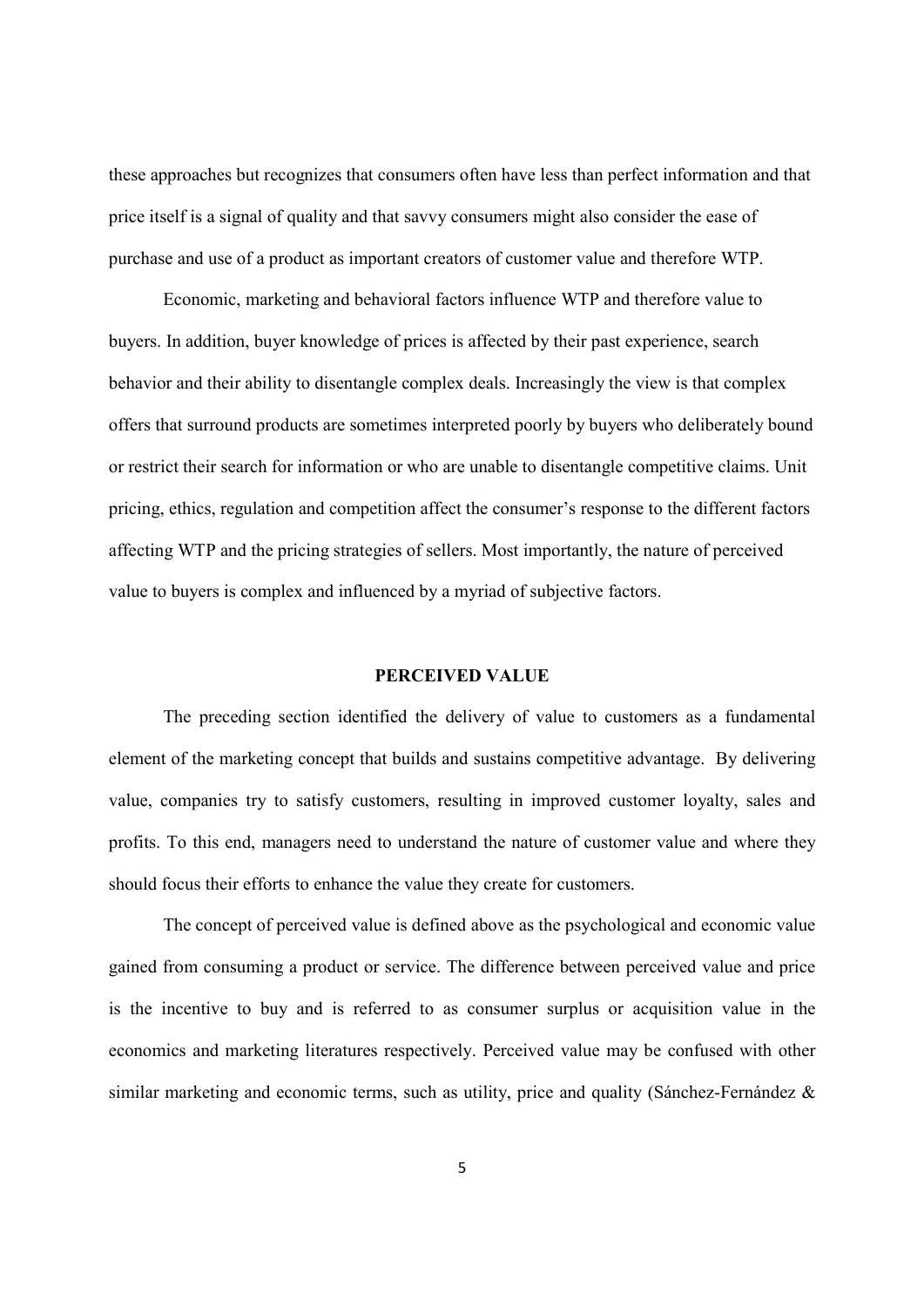Iniesta-Bonill, 2007). The economic view of value as instrumental, task-related, rational, functional and cognitive (Sweeney, Soutar and Johnson, 1999), is criticized by some authors with the view that perceived value is a multidimensional construct that consists of several interrelated attributes (e.g. perceived price, monetary and non-monetary costs, quality, utilitarian and hedonic benefits). Such studies posit that perceived value incorporates a hedonic component, which reflects the entertainment, experiential and emotional (affective) worth of consumption. This has led to greater interest in the cognitive-affective components of perceived value.

The notion of perceived value suggests that subjective judgments of value, whether they be cognitive or affective, are what influences consumer decision-making. These evaluations are based on more than experience or knowledge relating to the benefits of the physical product but also a customer's individual perception relating to the purchase. Previous research has highlighted how such judgments of value are influenced by the context in which consumer decision-making takes place. Perceptions of value have been found to differ between product types, individuals and circumstance (over time and in different environments). Consumers can also differ in the value they associate between both different and the same products. Even a consumer's value of the same product may vary over time and the types of values that are most salient are likely to vary with circumstance. In some research four different types of value have been identified (e.g., Grewal, Monroe and Krishnan, 1998; Woodruff, 1997):

- 1. acquisition value: perceived benefits relative to perceived costs
- 2. transaction value: the pleasure associated with a perceived fair price
- 3. in-use value: benefits derived from using the product
- 4. redemption value: the residual benefit after a product has been consumed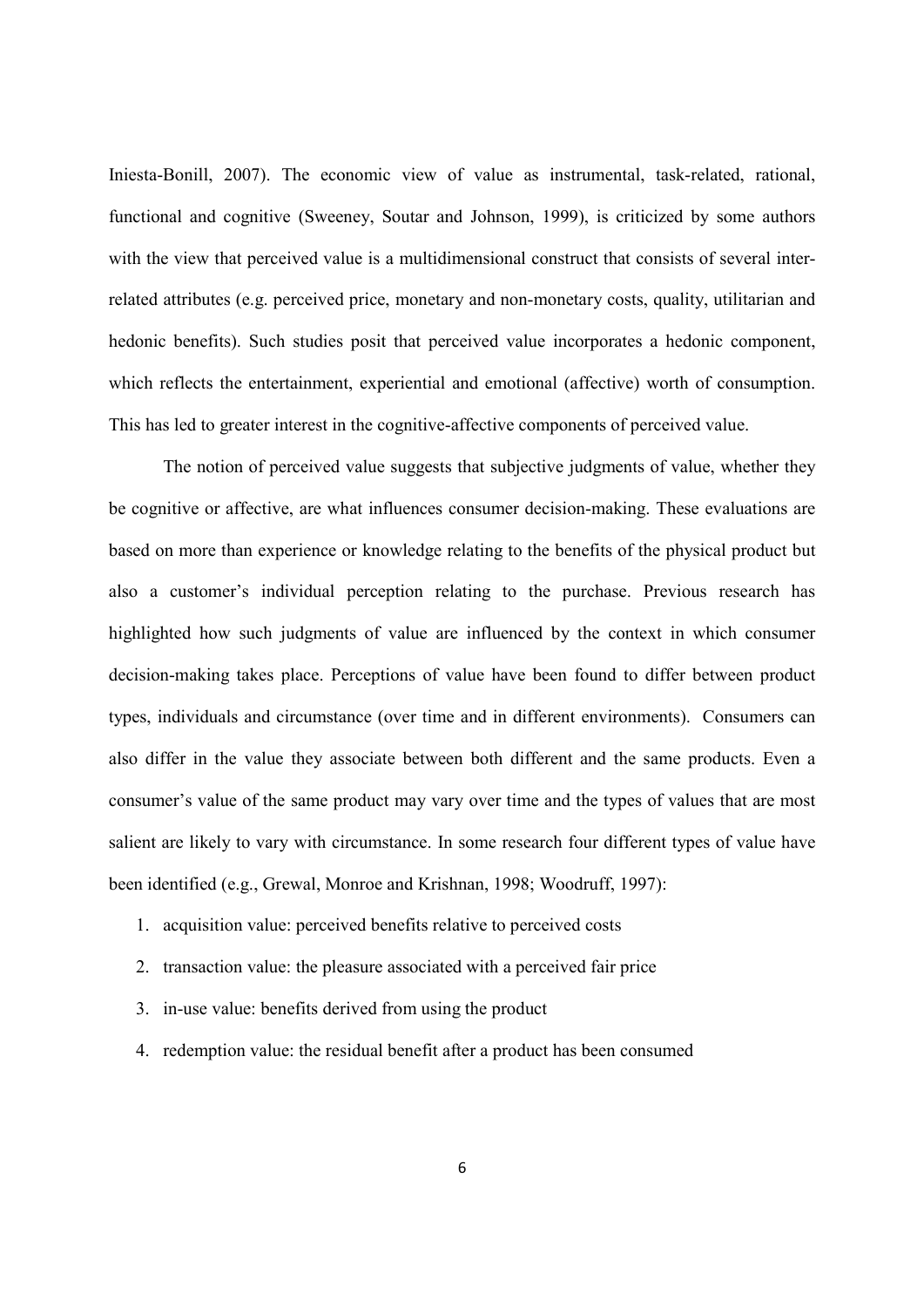The dynamic nature of perceived value means that the importance placed on each different value is likely to change over time and in different contexts. For durable products, acquisition and transaction value are likely to have a stronger influence on purchase decisions, with in-use and redemption value becoming more important during latter stages of usage. In such cases, the decision to trial a product is more likely to be influenced by perceived acquisition and transaction value, whereas re-purchase behavior and customer loyalty may be more strongly related to in-use and redemption value (Parasuraman, 1997; Slater & Narver, 1994).

Whether a simple or complex view of perceived value is used, recent developments in the field have shifted the emphasis away from a utilitarian and economic conception to a behavioral conception based on psychological theories that attribute consumer choices, in part, to simpler heuristics. An important heuristic identified in research studies into how buyers perceive the fairness or appropriateness of a price is that of the reference price which can be defined as the price against which buyers compare the offered price of a product or service. This concept is considered in the next section.

#### **INTERNAL AND EXTERNAL REFERENCE PRICES**

The notion of transaction value can be closely linked to a product's reference price (Urbany et al., 1997). The Nobel Prize winning work of Prospect Theory, whereby individuals evaluate their decisions based on losses and gains, rather than absolute magnitudes (Kahneman & Tversky, 1979), has had important implications for our understanding of consumer response to price, and specifically perceptions of their transaction value. In applied consumer behavior studies empirical research for FMCGs generally suggests that consumers make decisions about price by referring to some of kind of reference price, whereby the gap between what one thinks a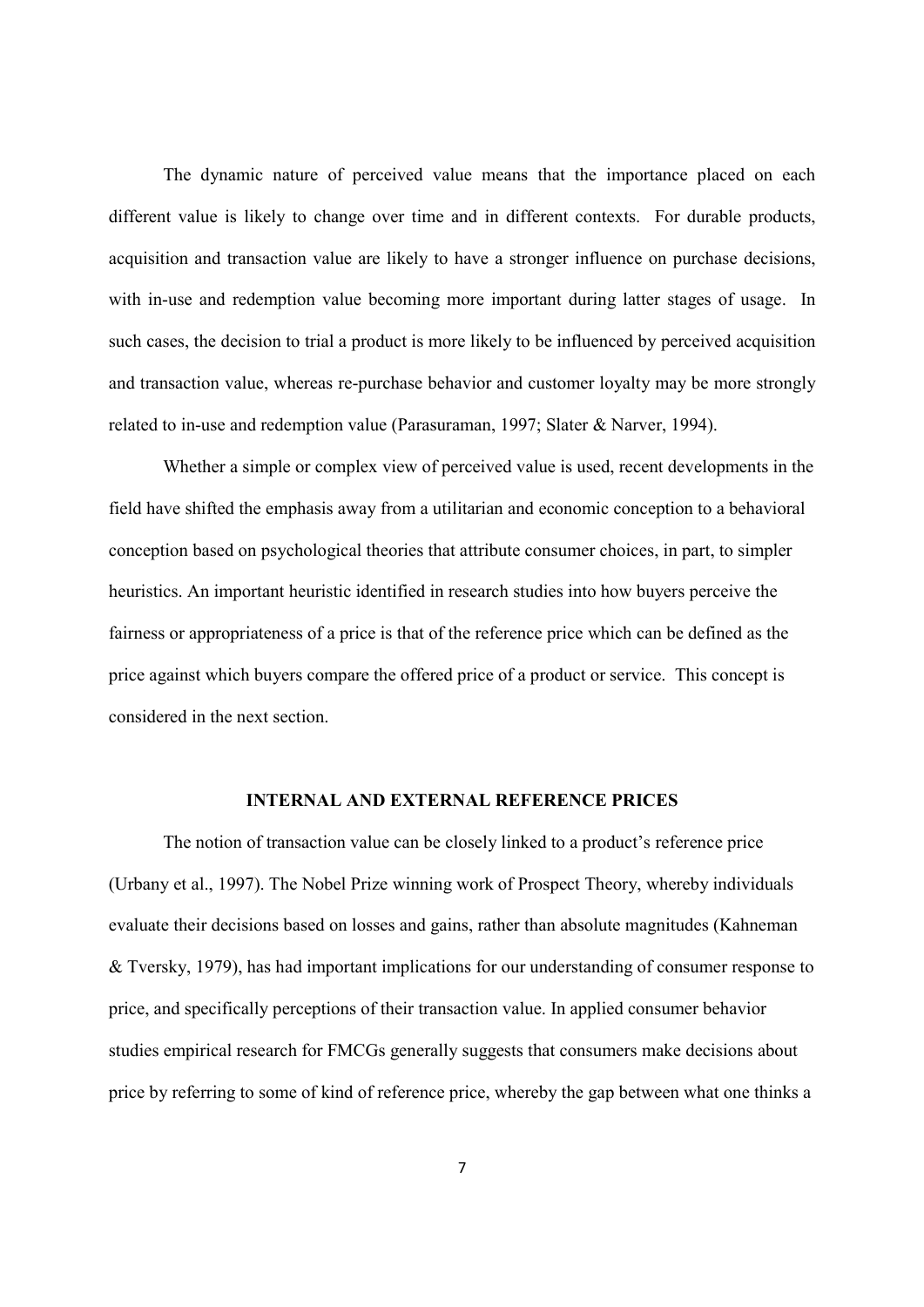product's price *should* be (e.g., a normal price, a fair price – its reference price) and the actual price of the product is a better predictor of behavior than the price alone (Mazumdar, Raj  $\&$ Sinha, 2005). In other words, if a consumer's reference price is higher than the actual price, then the consumer is more likely to frame the purchase as a "gain" and view the product as a good deal. However, if the reference price is lower than the actual price, then the consumer is more likely to frame the product as a "loss" and think the product is not such a good deal. Therefore, an important part of the behavioral perspective on pricing focuses on this gap between the actual price and the reference price. This has been coined transaction value (Thaler, 1985) or "sticker shock" (Winer, 1986). Thus, in studies concerning consumer response to price, researchers typically study acquisition value, and also transaction value (Grewal et al., 1998; Lowe & Alpert, 2010; Thaler, 1985; Urbany et al., 1997). The implication is that longer term price management and its impact upon these value perceptions is a more important objective than short term price management because past prices signal a product's worth to consumers — it is the price history as well as the current price which consumers use to make purchase decisions (Winer, 1986). These past prices provide consumers with a reference price and the reference price is used to judge the expensiveness of a product.

For new products, the implication is that setting the right price for a product early on in its lifecycle is especially important, because it will set the standard against which the expensiveness of that product is judged in later periods. Therefore, reference price management is important to products in existing categories, but especially important to products in new product categories where consumer price perceptions have yet to be framed (Lowe  $\&$  Alpert, 2010; Marn et al., 2003). Thus not only is price management important but, relatedly, so is *reference price management* (Nagle & Hogan, 2006).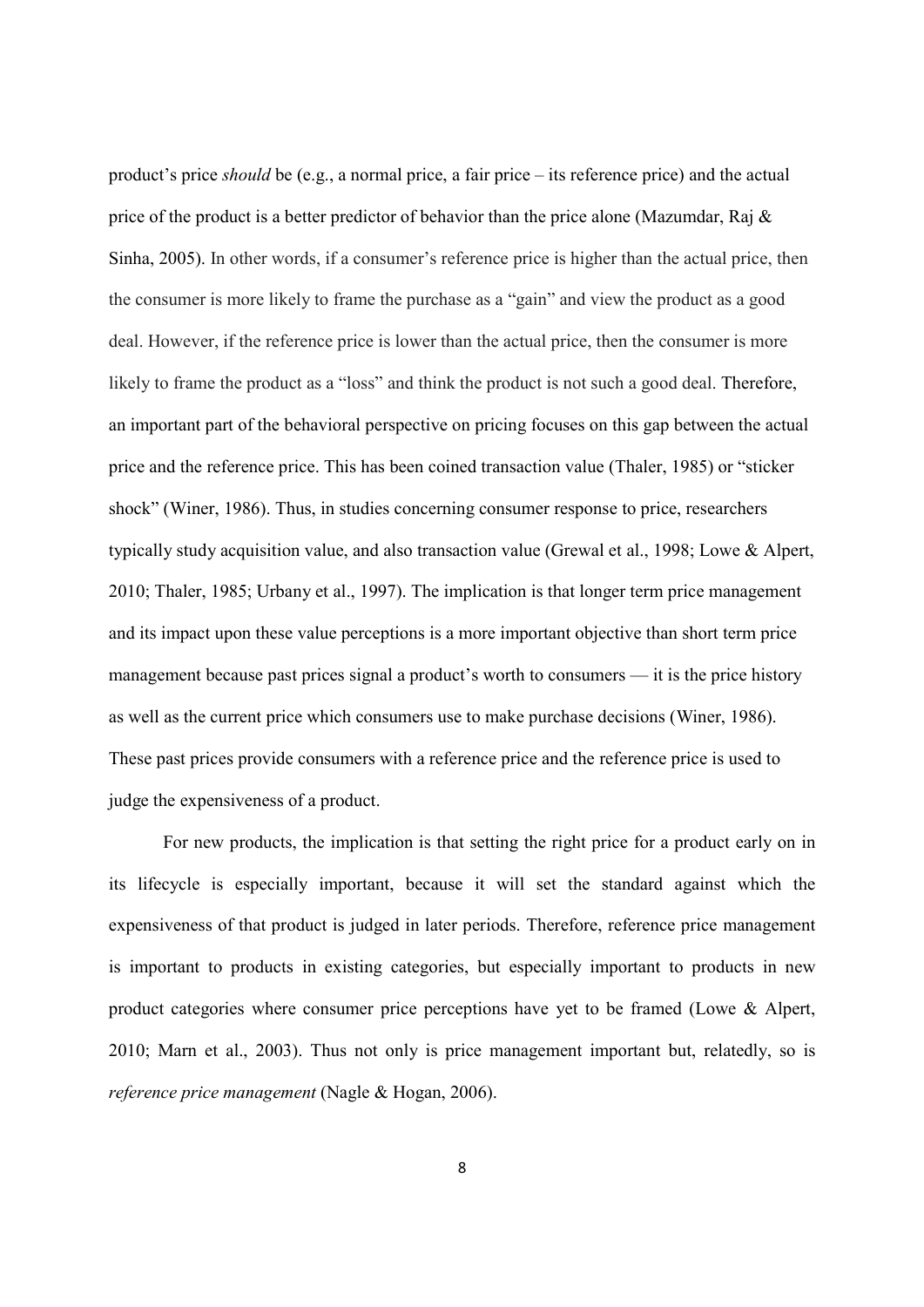Marketers try to influence our reference price, and therefore transaction value, through external reference price claims (e.g., "Was \$109.99, now \$59.99"). Such promotions are often accompanied by time limited cues (e.g., "Hurry, before sale ends"). The most recent research in the area provides evidence, based on a series of field experiments, that reference price advertisements are generally more effective when consumers are shopping for a product, and that such advertisements are more effective when accompanied by a time limited promotion (Howard & Kerin, 2006). This contrasts to some degree with prior work on reference price advertising which seems to suggest that reference pricing alone is effective in influencing shopping intentions (e.g., Biswas & Blair, 1991).

#### **PRICING AND FAIRNESS**

The concept of a reference price has been shown to be multifaceted and context specific. For example. Lowe and Alpert (2007) show that different reference prices are used for new products as opposed to existing products. However, one commonly used reference price is a fair price (Mazumdar et al., 2005). Gourville (1999) identifies a variety of factors that influence the buyer's perception of the fairness of a price. Earlier Scitovszky (1944-5), observed "the normal or fair price is contrasted to the actual price whenever they are different, and it is only when they are different that judgments of cheap or expensive occur". This relates again to the notion of transaction value. A large perceived margin is unfair and dissuades buyers from purchasing. Thus a price hike in the context of current shortages might similarly be seen as unfair, as would a small sale reduction on a high price compared to that same (absolute) reduction on a low price.

In these cases it might be argued that individuals are effectively deciding their response to a price change judged on its fairness. Perceptions of fairness impact WTP by consumers being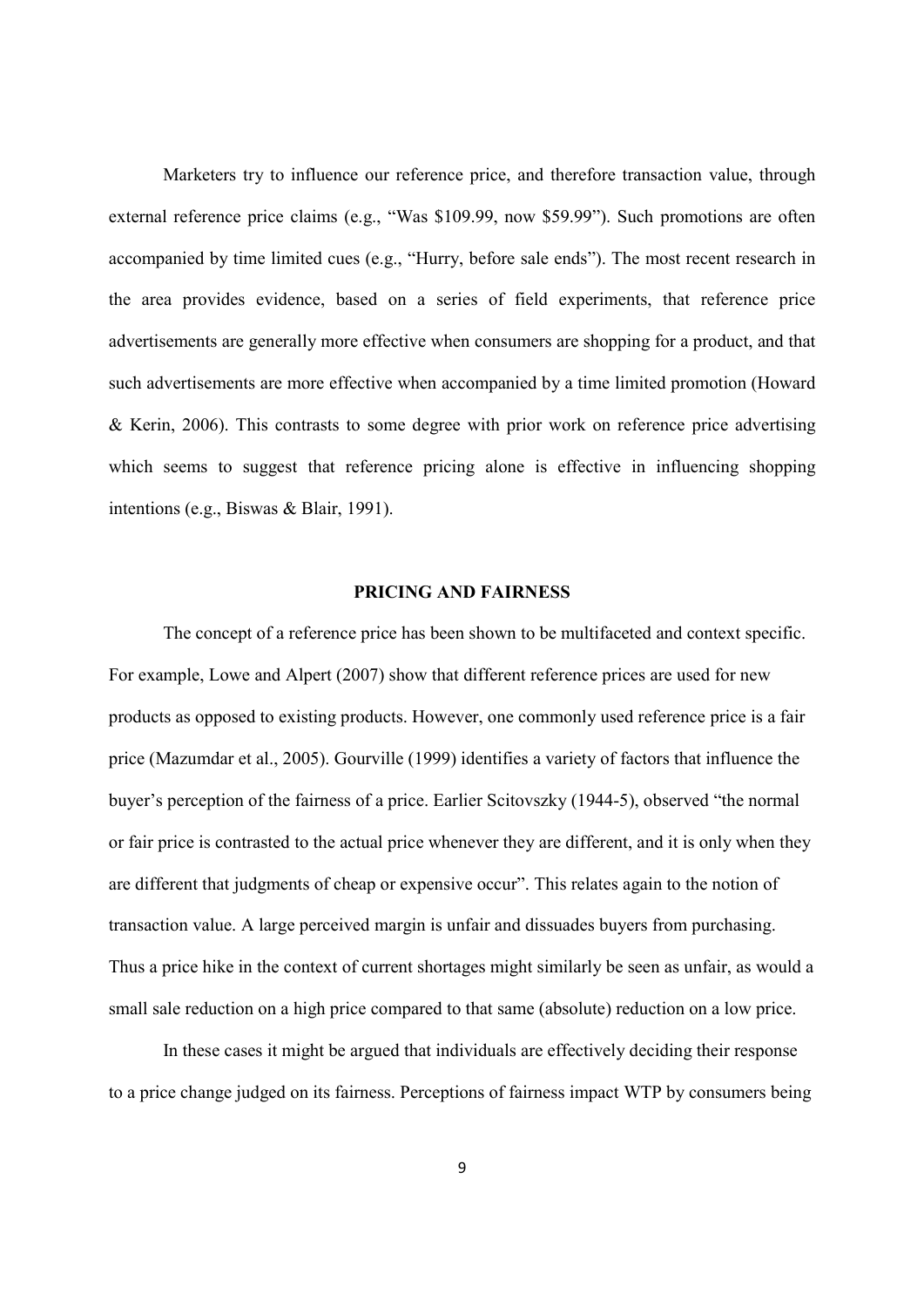less willing to pay a price they feel is "unfair". This might be extended to a long-term depreciation of a seller's reputation and marketability of its products because of its perceived lack of "fairness". Fairness is also an ethical issue that society in general might have a view on and this might influence the control or pressure to control its prices by regulators. The pricing of medicines in developing countries is a case in point (Dolan & Gourville, 2009).

The main managerial issue is how to deal with customer perceptions of unfairness? That is, how does the seller encourage them to disregard "unfairness" in their decision-making? Gourville (1999) recommends actively managing price expectations and actively managing perceptions of cost of goods sold. The counterpoint to ensuring customer perceptions of fairness is that many firms pursue pricing policies that are considered "fair" as in equitable between product lines, but that such pricing mismanages potential profits. Cost plus pricing is an example, as is averaging prices across groups of very different consumers. Cespedes, Shapiro and Ross (2011) note that, "Many executives celebrate a sort of pseudo-democracy in their pricing policies. For years, UPS charged one price to all customers..., When it entered the market. FedEx became the fastest U.S. company to reach \$1 billion in sales in part because its pricing recognized inherent value differences between customers". The notions of fairness come from customers, not pricing formulas. Fairness is important and can be managed, but it is not about equity *per se*. A key issue in fairness is the extent to which prices move away from some reference point. The behavioral effect of increasing and decreasing price is now considered.

#### **INCREASING AND DECREASING PRICES**

If managing consumer price perceptions is important, then understanding how price increases and price reductions affect consumer perceptions of value can be critical. It is quite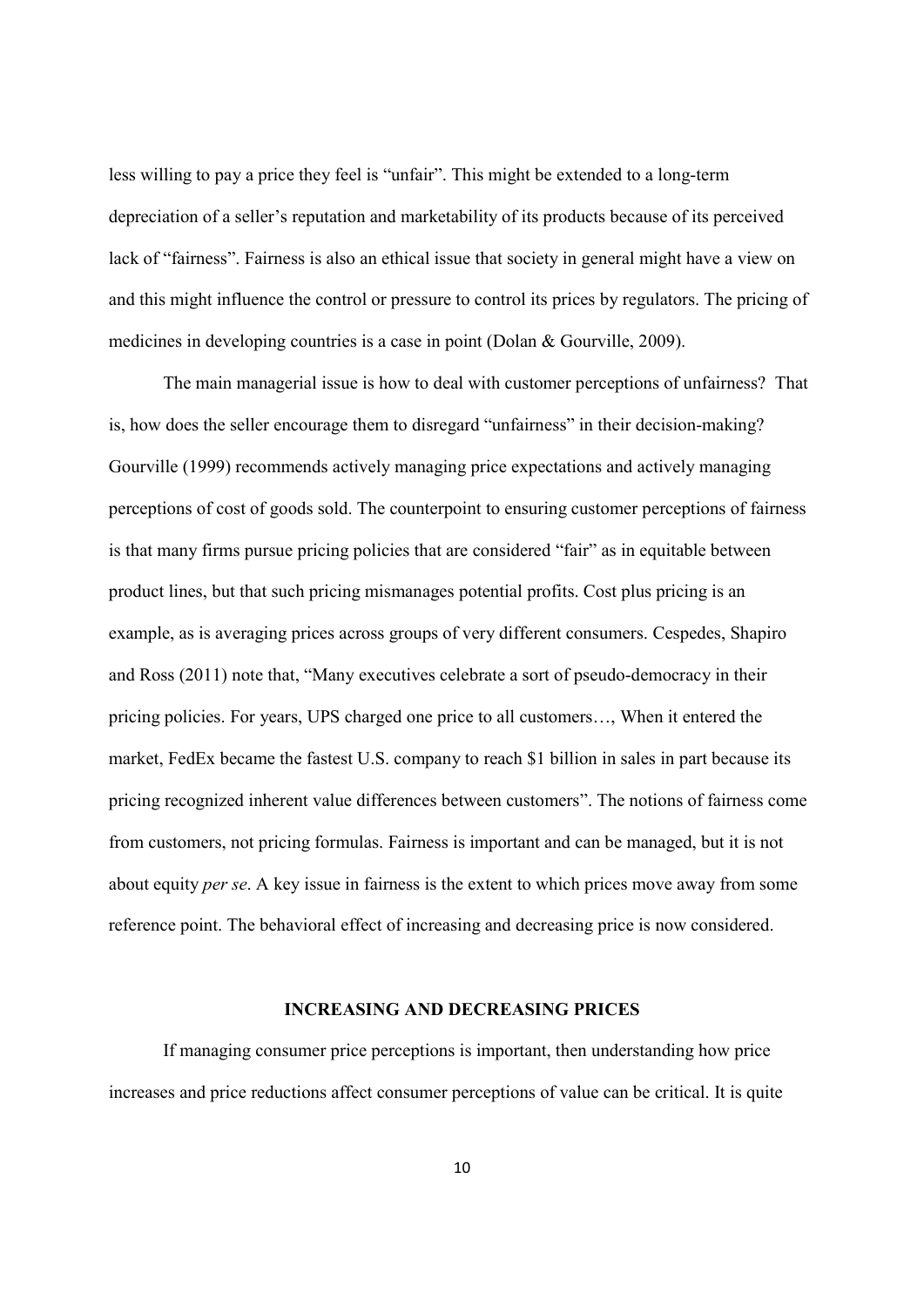common for marketers to reduce prices, usually through some kind of sales promotion, to stimulate demand for a product. To this end marketers have a range of tools at their disposal, including price discounts, coupons, bonus packs, contests, free gifts, introductory prices etc. One issue that is important when assessing consumer reaction to sales promotions involves the depth and frequency of sales promotions. For instance, for FMCG products discounts of greater than 5%-10% are generally necessary before consumers notice that there is even a discount (Gupta  $\&$ Cooper, 1992). This is known as the Just Noticeable Difference (JND – Monroe & Lee, 1999) and suggests that marketers should reduce prices by an amount that is noticeable to consumers. It is likely that the JND level changes as a function of the product category under consideration, consumer involvement with the purchase decision, knowledge about the product category and the magnitude of the product's cost to the consumer. Conversely, consumer response to discounts of different levels is not necessarily linear, such that larger and larger discounts have smaller and smaller marginal effects. For example, some research shows that discounts higher than 30% do not evoke a large marginal change in preference, as consumers tend to "discount the discounts" (Gupta & Cooper, 1992). Therefore, those managers responsible for setting discounts should carefully consider the level of the discount that is being set so it achieves its objectives in an optimal way. Managers need to also consider the frequency of discounting too. Discounts which are too frequent may lead consumers to perceive that a sale is not a real sale. For example, Alba, Mela, Shimp and Urbany (1999) show that a small but frequent discounting strategy may be most suitable for stores wishing to present a low-price image, rather than infrequent but heavier discounting.

Another issue that is important to consider when selecting a sales promotion is the kind of sales promotion to use (e.g., monetary versus non-monetary) and its differing effect upon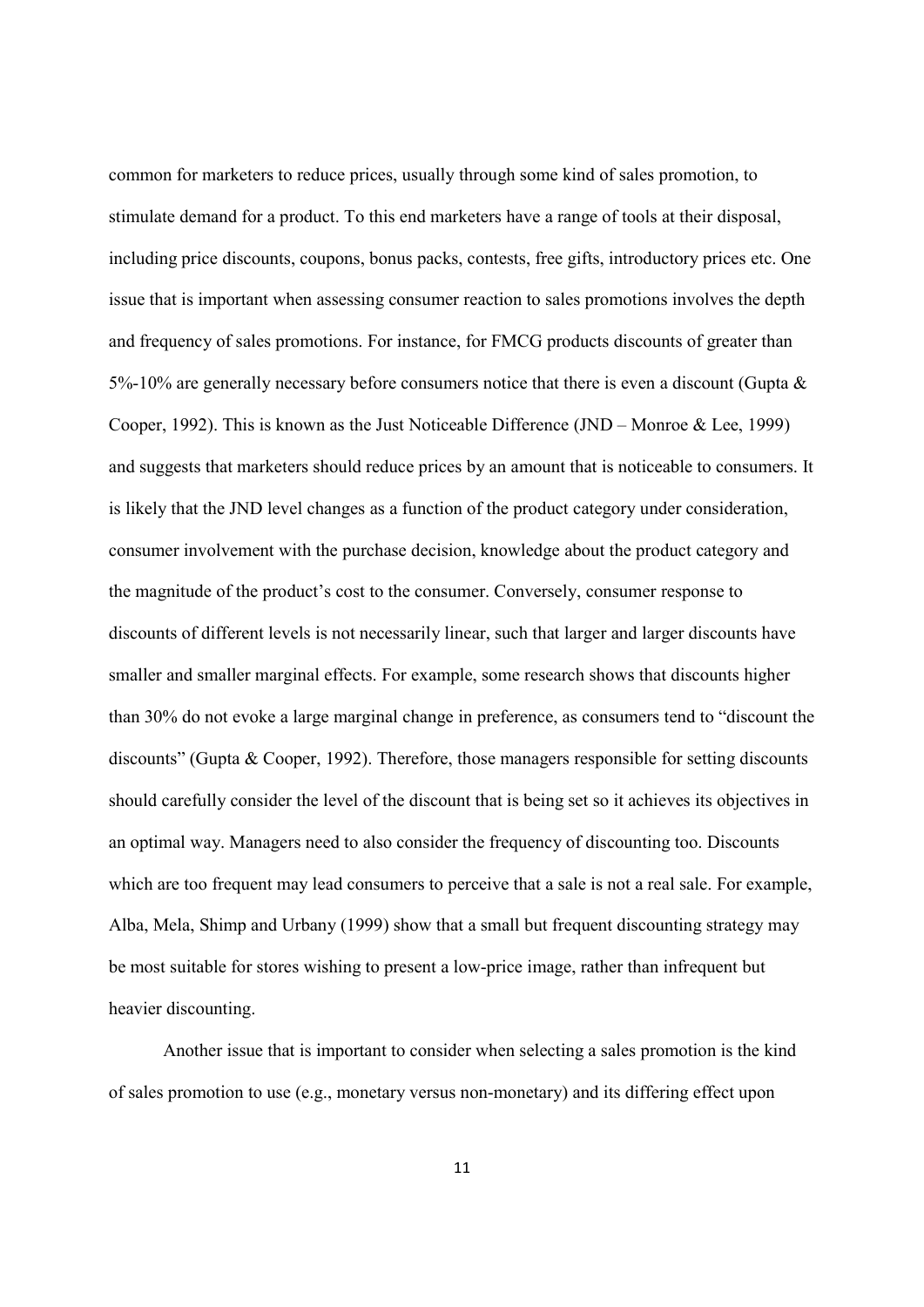consumer value perceptions. Consumers react differently to different types of sales promotions. For example, Chandon, Wansink and Laurent (2000) broadly distinguish between monetary promotions (e.g., a discount) and non-monetary promotions (e.g., a free gift), and show that sales promotions techniques have benefits other than a monetary saving. These benefits include utilitarian benefits such as monetary savings, enhanced value for money through increased quality, and increased convenience, and other hedonic benefits such as increased entertainment and enhanced exploration ability.

Taking a somewhat different approach other research contrasts the differences between monetary and non-monetary sales promotions based on their impact upon consumer reference prices. For example, Diamond and Campbell (1989) show that monetary promotions such as discounts lead to lower reference prices than non-monetary promotions, and this has consequences for transaction value. However, Sinha and Smith (2000) show one-off price promotions may not affect reference price. Intuitively, and based on prior research, it might be expected that introductory low prices or monetary discounts may downwardly bias a consumer's reference price (e.g. Diamond & Campbell, 1989), whereas for extra free product offers, the reference price is more likely to remain unchanged (Sinha  $\&$  Smith, 2000). This is important because, if an introductory low-price promotion leads to a lower reference price than an extra free product promotion, then one might expect the gap between the product's reference price and its actual price to increase. As the gap increases, this reduces transaction value, which in turn reduces purchase likelihood. Based on a similar premise Lowe and Barnes (2011), using a national sample of UK consumers, show that introductory low price promotions are more (less) effective than extra free product promotions when the product is perceived as newer (less new).

 $12$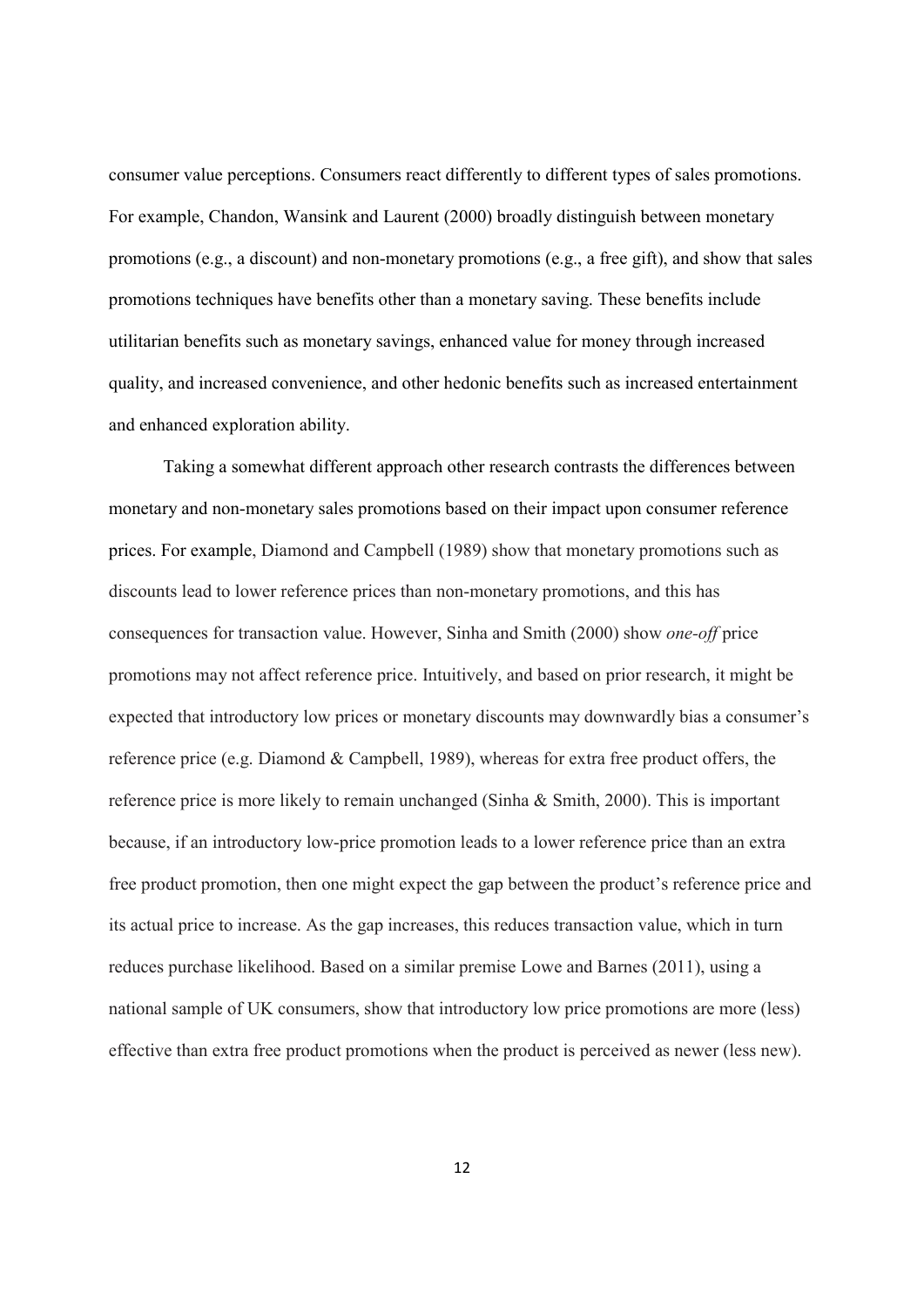This seems to be because newer products are seen to be more risky and monetary promotions can reduce perceived risk relative to non-monetary promotions.

On the other hand marketers sometimes wish to increase prices. Again, drawing on Prospect Theory (Kahneman & Tversky, 1979) this is most likely to be viewed as a loss by consumers, and in some cases consumers will perceive this to be unfair. Price increases are sometimes unavoidable due to increased input costs. None the less these increases must be framed in a way that consumers feel is fair. For example, Campbell (1999) shows there are two key causal influences on our judgments of price fairness. These are the inferred motive of the firm (e.g., whether the motive is judged to be negative or positive  $-\text{ as in whether or not the}$ ) profits will be allocated to the firm or a good cause) and the inferred relative profit of the firm (e.g., a normal profit or a *more than* normal profit). This relationship is moderated by a firm's reputation (e.g., socially responsible or not socially responsible with other stakeholders – staff, the community etc.). Bolton, Warlop and Alba (2003) extend this research and show that consumers' knowledge (measured subjectively  $-$  e.g., their perceptions) of prices, profits and costs lead to changes in their perceptions of price unfairness. Therefore, based on this data it appears that consumers are skeptical towards a firm's motives and tend to assume price changes and price differences are unfair based on some kind of perceived motive for firms to take profit, even when they are actually beyond the firm's control. They conclude that price increases deemed to be most fair are deemed to be fair as a result of quality differences – so perceived differences in quality are an important cause of price fairness perceptions and should be an integral part of marketing communications. Thus, when increasing prices marketers should "nibble" not "bite" (Kalyanaram & Little, 1994, p. 416), the opposite of when decreasing prices.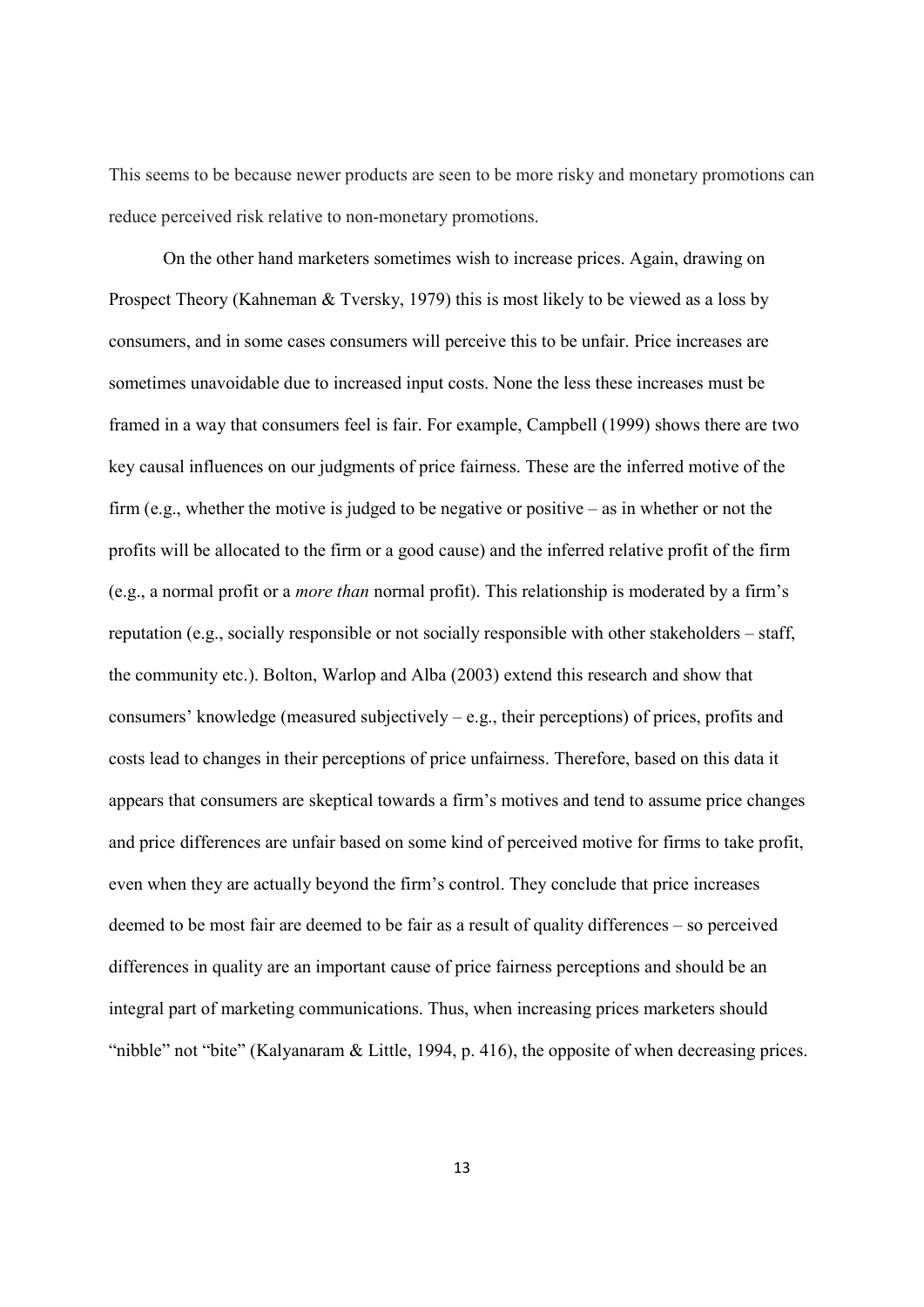#### **PRICE ENDINGS**

Consumer response to prices also exhibits some peculiarities in relation to an offerings price ending. The study of price endings and odd-even pricing tactics (e.g., \$19.99 or \$20.00) is not new to the field of marketing. However, relatively little empirical research has provided conclusive evidence of the nature of the effect, and its moderating conditions. This is despite the fact that the practice remains widespread. For example, Schindler and Kirby (1997) show that the digits 0, 5 and 9 are over represented in a large sample of newspaper advertisements, consistent with many similar studies. The practice has also been shown to transcend different cultures (Simmons & Schindler, 2003; Suri, Anderson & Kotlov, 2004). Because of its prevalence, and ability to influence consumer choice, the topic is important for marketers and consumers alike.

The main proposition that has been tested in price ending research is that small onepenny price changes can have large effects upon sales, if prices are changed from an even number such as \$20.00 to an odd number (and in particular a number ending in 9) such as \$19.99. Thus, in some cases consumers could be highly price sensitive to price changes which are extremely small, and otherwise unnoticeable, leading to spiked demand curves at prices ending in 9 (Anderson & Simester, 2003). There are three main theoretical arguments for such effects. One argument is that price ending effects are most likely to be seen when associated with cheaper products. However, Schindler (2001), based on a survey of market prices, shows that 9endings were not commonly associated with the cheapest products. Relatedly, there is evidence to suggest that 9-endings are typically associated with the presence of low-price appeals (e.g., a reference price or some kind of claimed saving, rather than cheaper products *per se*). Thus, a second explanation is based around retailing folklore, whereby managers who want sale prices to appear cheaper use 9-ending prices because they believe consumers will see these as being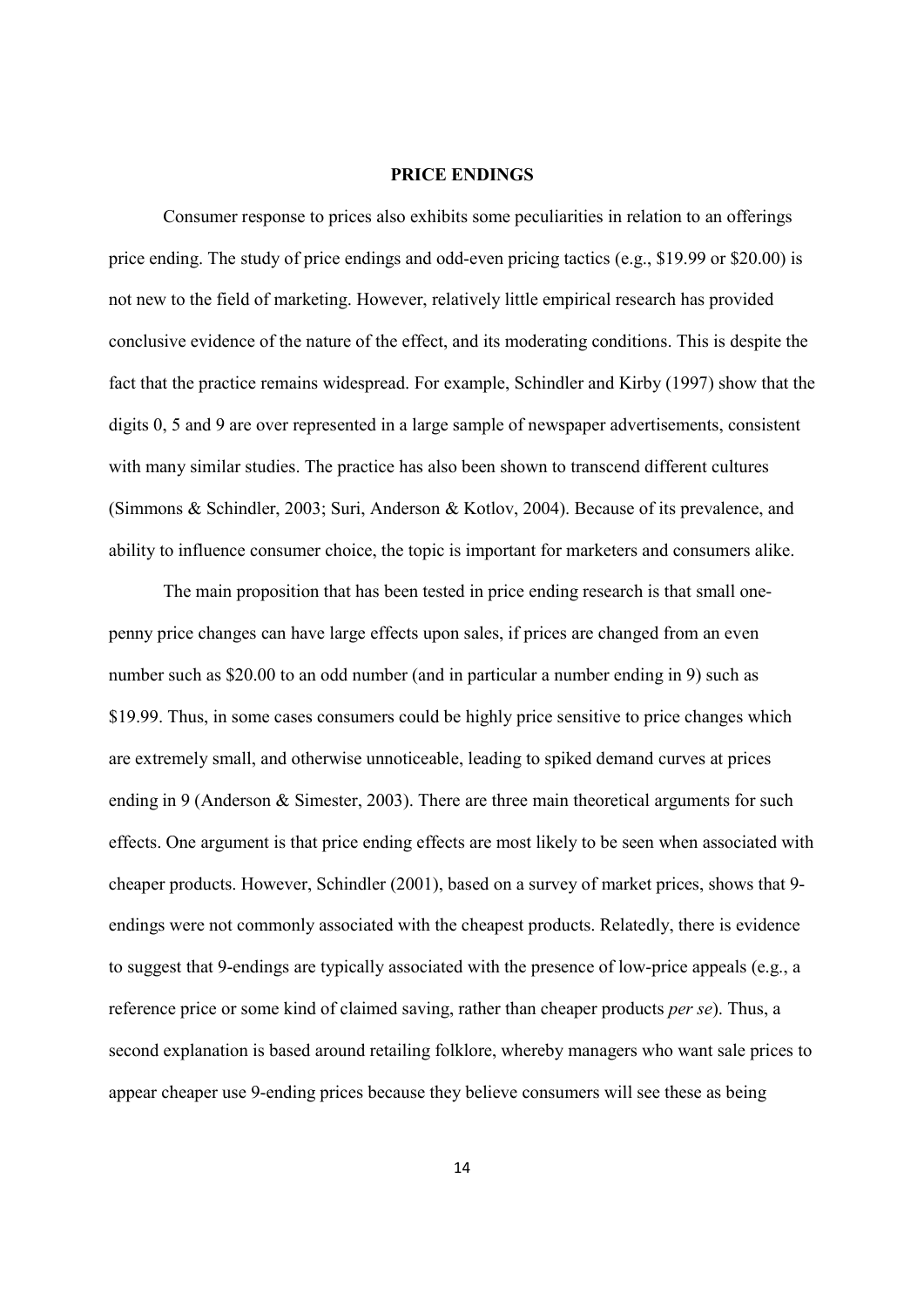cheaper (Schindler, 2006). A third argument advanced in the literature is based on the premise that consumers read prices from left to right and that right hand digits are less important than left hand digits. Either left hand digits are recalled better by consumers (e.g., see Guéguen & Legoherel, 2004), or, if the left hand digit changes, then this change is most salient to consumers, leading to a left-digit effect (Thomas & Morwitz, 2005).

In general, there is no widespread consensus about how price endings influence consumer choice, and because of limited systematic empirical research in the area, generalizations about price ending effects are not empirically verifiable. For example, some studies find that odd prices ending in 9 increase consumption relative to even prices (e.g., Anderson & Simester, 2003). Other studies find inconsistent effects or that odd prices *reduce* consumption relative to even prices (e.g., Bray & Harris, 2006; Dalrymple & Haines, 1972). These findings point to a variety of conditions that moderate the effect of 9-ending prices.

Some research shows that the price magnitude of the product (e.g., low priced versus high priced products) is important in research on price ending effects. Anderson and Simester  $(2003)$  show that \$9 price endings (as opposed to 9-cent) can increase sales by as much as  $40\%$ relative to other price endings. This effect was stronger for newer products than for existing products, providing some rationale for the inconsistent effects found by Bray and Harris (2006). More recent research points to the importance of the left-digit effect (Thomas and Morwitz 2005) as an important moderating condition. The left digit effect suggests that 9-ending prices are only effective if the left digit changes as well (for example, from \$20.00 to \$19.99, rather than \$21.00) to \$20.00). This effect is shown by Thomas and Morwitz (2005) to be greater (smaller) when the difference between the two prices is smaller (larger). Therefore, the left digit effect will be

15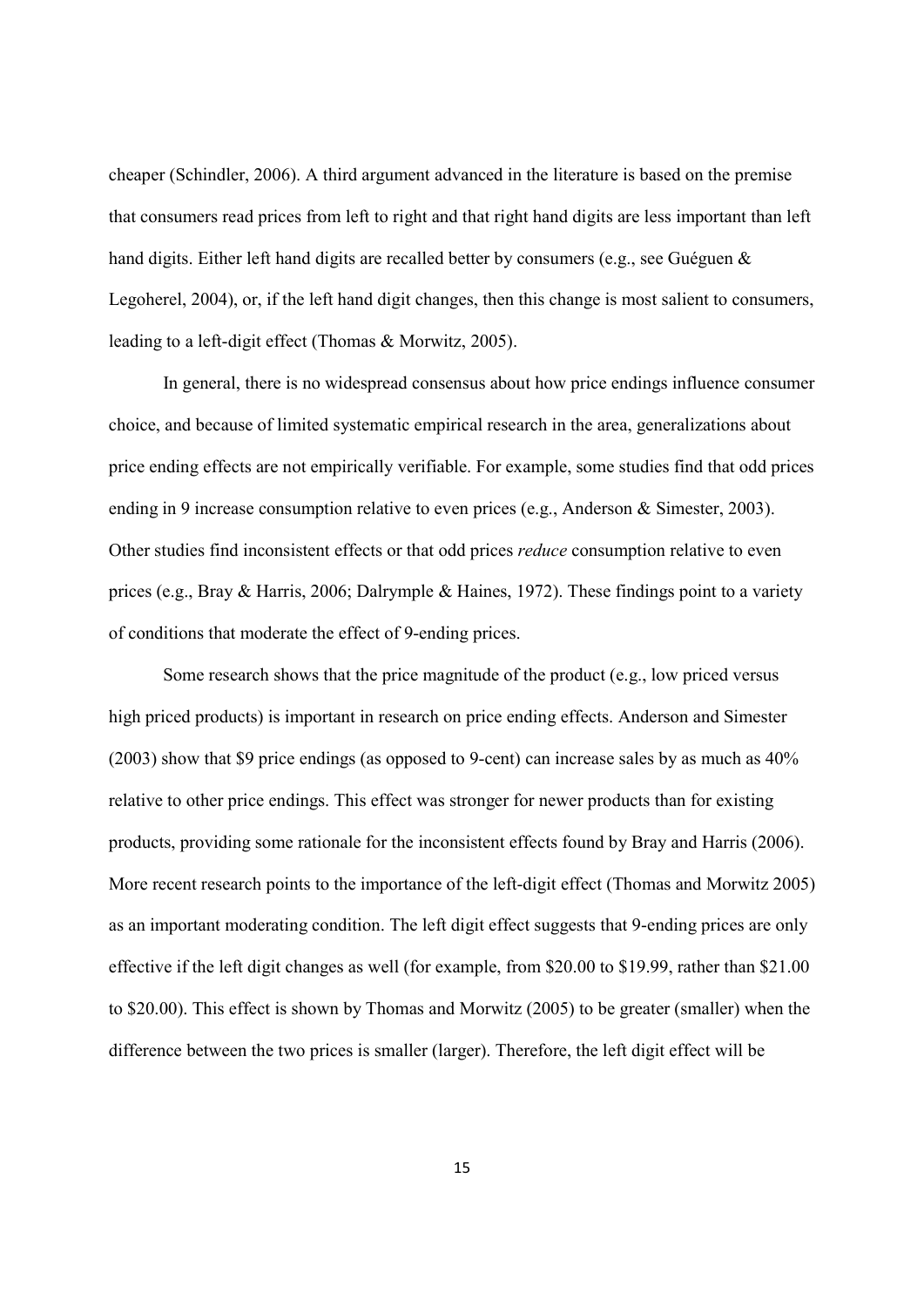greater for a promotion such as "Was \$20.00, now \$18.99" (versus \$19.00) rather than a promotion such as "Was \$20.00, now \$11.99" (versus \$12.00).

Therefore, in summary, the evidence suggests that price endings are important and that small price changes can have a dramatic influence on sales. However, this is not a universal truth, and based on the majority of research the effectiveness of price endings seems to depend upon a variety of different factors including association with other low price cues, price magnitude, product newness to customers, changes to the left digit, and managerial interpretation of consumer response to price endings. Whilst price movements and price endings need to be managed effectively, often the greatest challenge to sellers is how to price the quality or attributes of a product that influence whether something is considered a good or poor buy. These price-quality perceptions are considered in the next section.

#### PRICE-QUALITY PERCEPTIONS

Price is usually assumed to be inversely related to demand. This is illustrated in Dolan and Gourville's (2009) "Value-pricing thermometer" in Figure 1. Conventionally, a seller tries to increase the difference between price and cost of goods sold (profit) whilst consumers are more incentivized to buy, the greater is the gap between perceived value to them and product price. The expected price-quality relationship is for higher prices to be linked to more attributes and better quality, because these lead to higher *perceived* and *objective* value. Research referred to earlier suggests that over time there is often a correlation between prices charged and the quality or attributes of a product or service. However, some research as well as extensive anecdotal evidence, suggests that there might be a positive relationship between price and perceived value in some circumstances – even though objective value and product attributes remains unchanged.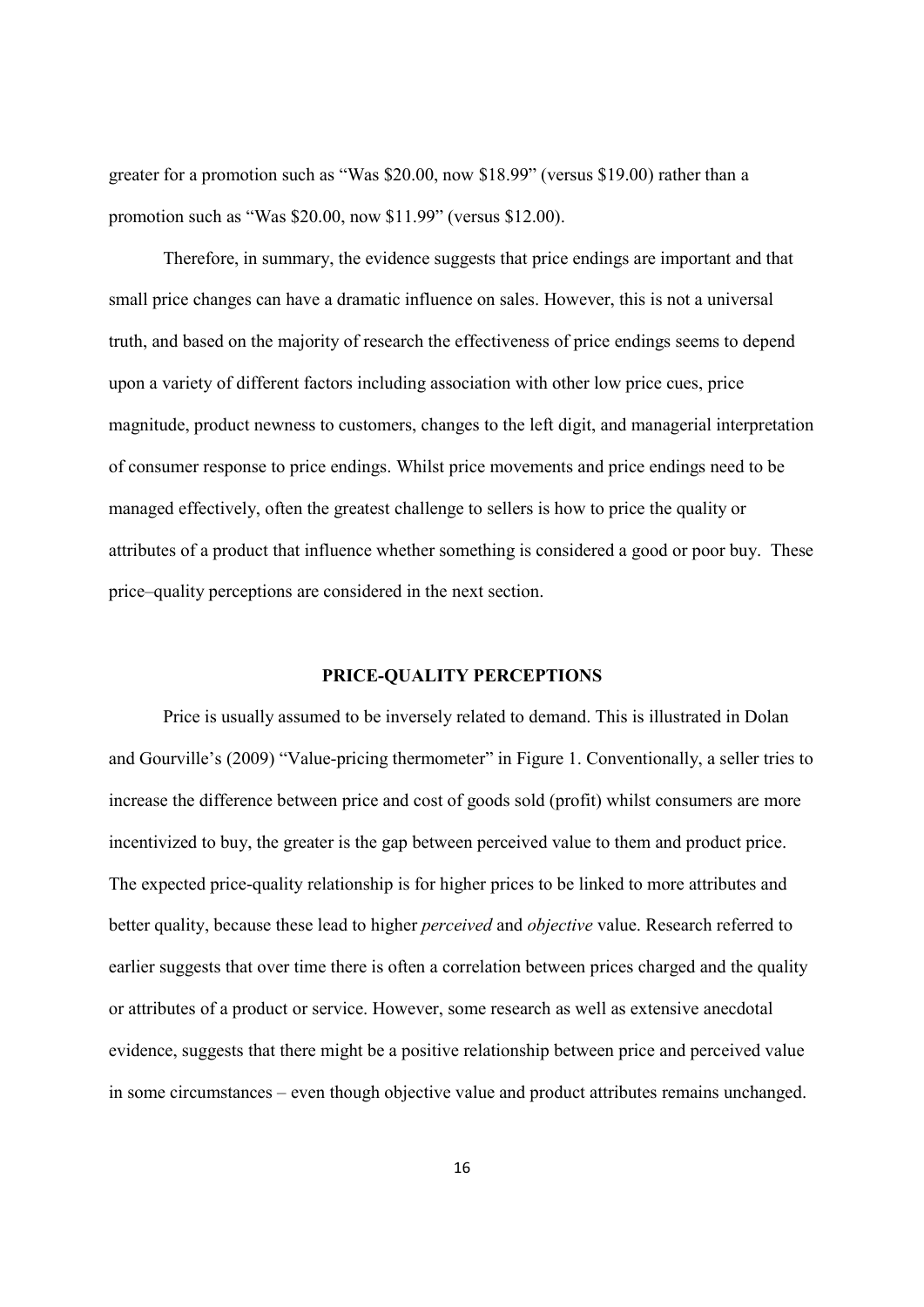Some pricing research shows consumers may infer quality from price when they lack the ability or motivation to process product-related information (Suri & Monroe, 2003). Thus price can serve as a heuristic which provides information to consumers.





There are a number of circumstances when this price-quality relationship is likely. Higher prices may signal better quality to the consumer without adequate information; when product attributes are difficult to measure except through experience; or where there is high uncertainty on the part of the consumer about what to buy. Price might also be used as a quality signal where information search is difficult or there are few sources of available data (e.g., cars and electronic equipment versus perfume, clothes or wine). The assumption underlying these perceived positive price-quality relationships is that as well as uncertainty and lack of information, price is also determined with reference to another or expected price point. The buyers receptiveness to price is about what s(he) expects. Buyers also have some notion of perceived quality that can be different to objective quality. According to Zeithaml (1988), perceived quality involves a higher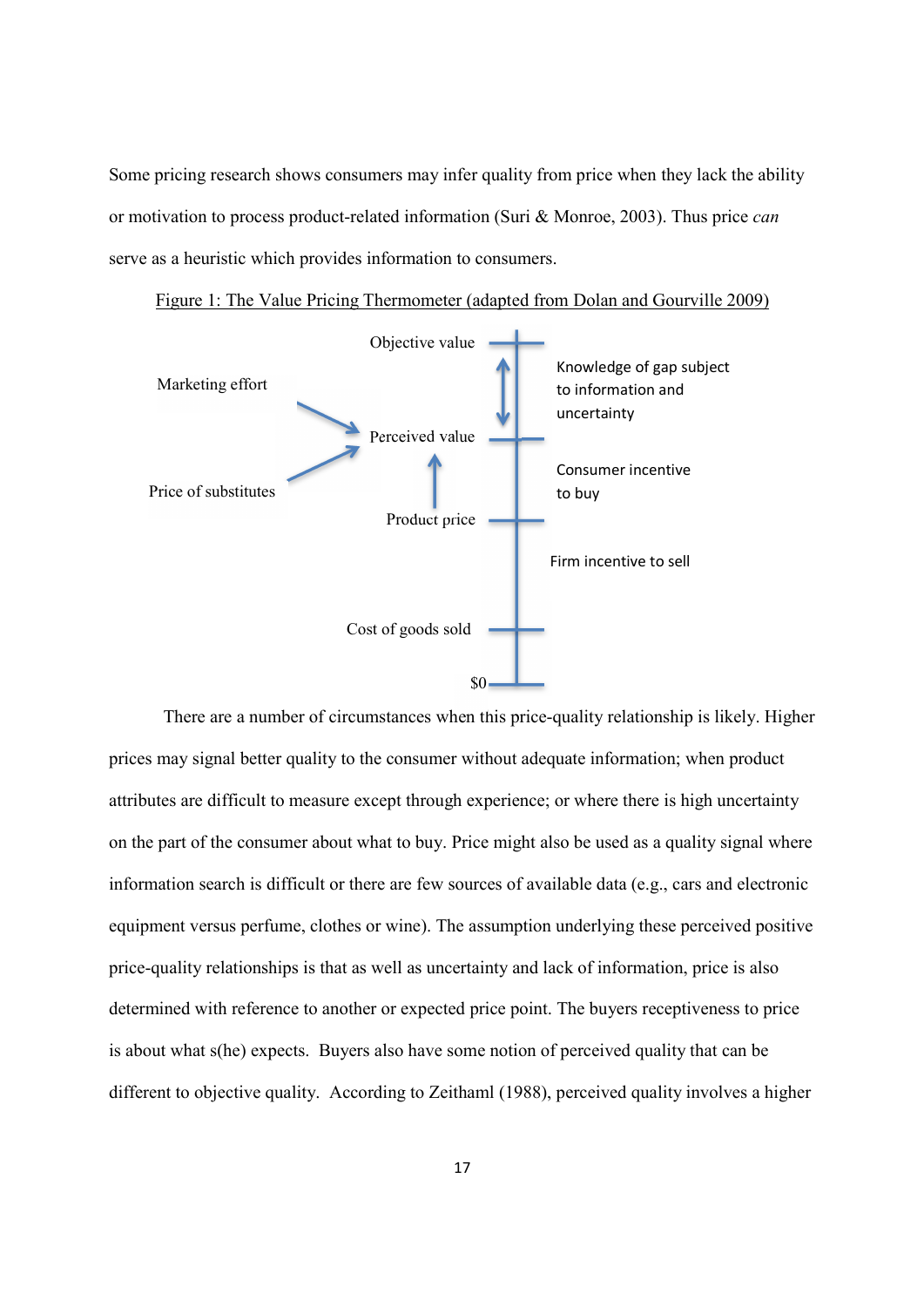level of abstraction than specific attributes, and resembles attitude. Judgments about quality are made within a buyer's evoked set; comparisons with reference prices are critical. Such judgments about the superiority or excellence of a product or service is essentially user-based, rather than product or manufacturing-based (Garvin, 1983). This abstract view of quality is coupled with a view that buyers do not always know or remember prices paid, but encode prices in ways meaningful to them. This is parallel to the emotional and intuitive decision-making processes that Kahneman (2011) contrasts with more deliberate and cognitive approaches.

Recent research by Borneman and Homburg (2011) suggests that with increasing psychological and temporal distance, price-quality relationships are more likely. People are more likely to construe price as indicating quality and less likely to focus on price as a cost, the more distant they are from the purchase. Thus when a product is less part of a consumer's regular experience or when its purchase and consumption is for some time in the future, price-quality relationships are likely to be more pronounced. There is evidence that price-quality effects have decreased over the last three decades but still remain potent. Völckner and Hofmann (2007, p. 194) in a meta-analysis of price quality relationship research conclude that over the period 1989-2006 the incidence of inverse price-quality relationships identified in the research literature declined. However they comment that: "...consumers still use price as an important indicator of quality"...(and)...."Managers must be aware that price-quality inferences remain important aspects of consumers' behavior and (should) consider them when setting prices".... "setting a low selling price or lowering a price with a discount not only lowers consumer costs but also threatens to lower their perceptions of product quality through negative signaling effects."

Thus, price-quality relationships are pervasive in many markets. However, there are limits to the extent that perceived value can be positively influenced by price. With the growth of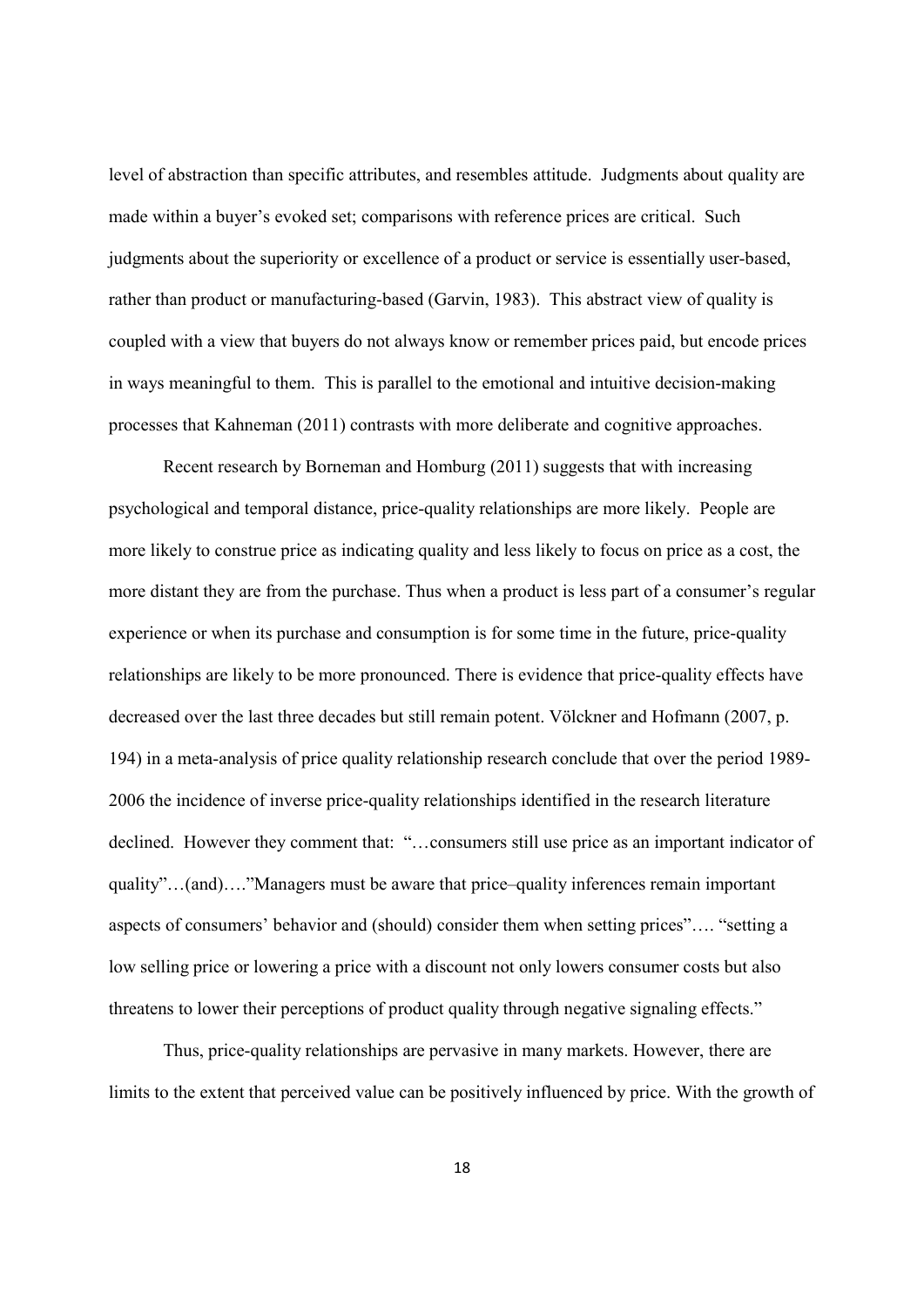social media, the buyer's ability to call-up data on price and quality comparisons has increased. Quality signaling using price may in the future require other strategies such as bundling and product augmentation to achieve increases in demand.

#### **CONSUMER PRICE KNOWLEDGE**

The extent to which consumers use different heuristics might depend upon the accuracy of their price knowledge. Consumer price knowledge has long been a subject of interest for practitioners and academics alike. Conventional neo-classical microeconomic models assume that consumers know the prices of the products they are purchasing. However, a wealth of research suggests that this might not be the case (Dickson & Sawyer, 1990; Gabor & Granger, 1961). If so, this has important implications for what is known about price, and about how consumers use price in their purchasing decisions. For example, reference pricing studies that use scanner data to model consumer reference prices based on past prices consumers have been exposed to may not be accurate, if this is the case. Likewise, how reference prices are formed must be subject to some kind of systematic bias that is not yet well understand. More recently Monroe and Lee (1999), in reviewing contemporary and emerging perspectives on pricing, argue that initial research in this regard is limited because it relies on the ability of consumers to *recall* prices. Instead, they argue, consumers may have knowledge about prices in a relative sense (e.g., being able to rank from cheapest to most expensive), even if they cannot recall exact prices. Using a sample of French supermarket shoppers, Vanhuele and Drèze (2002) provide an explicit test of this and tap into recallable price knowledge (e.g., whether or not the consumer can recall the price), price recognition (e.g., whether or not they can recognize if they paid a particular price), and the ability to spot deals (e.g., whether or not they can tell if something is a good deal).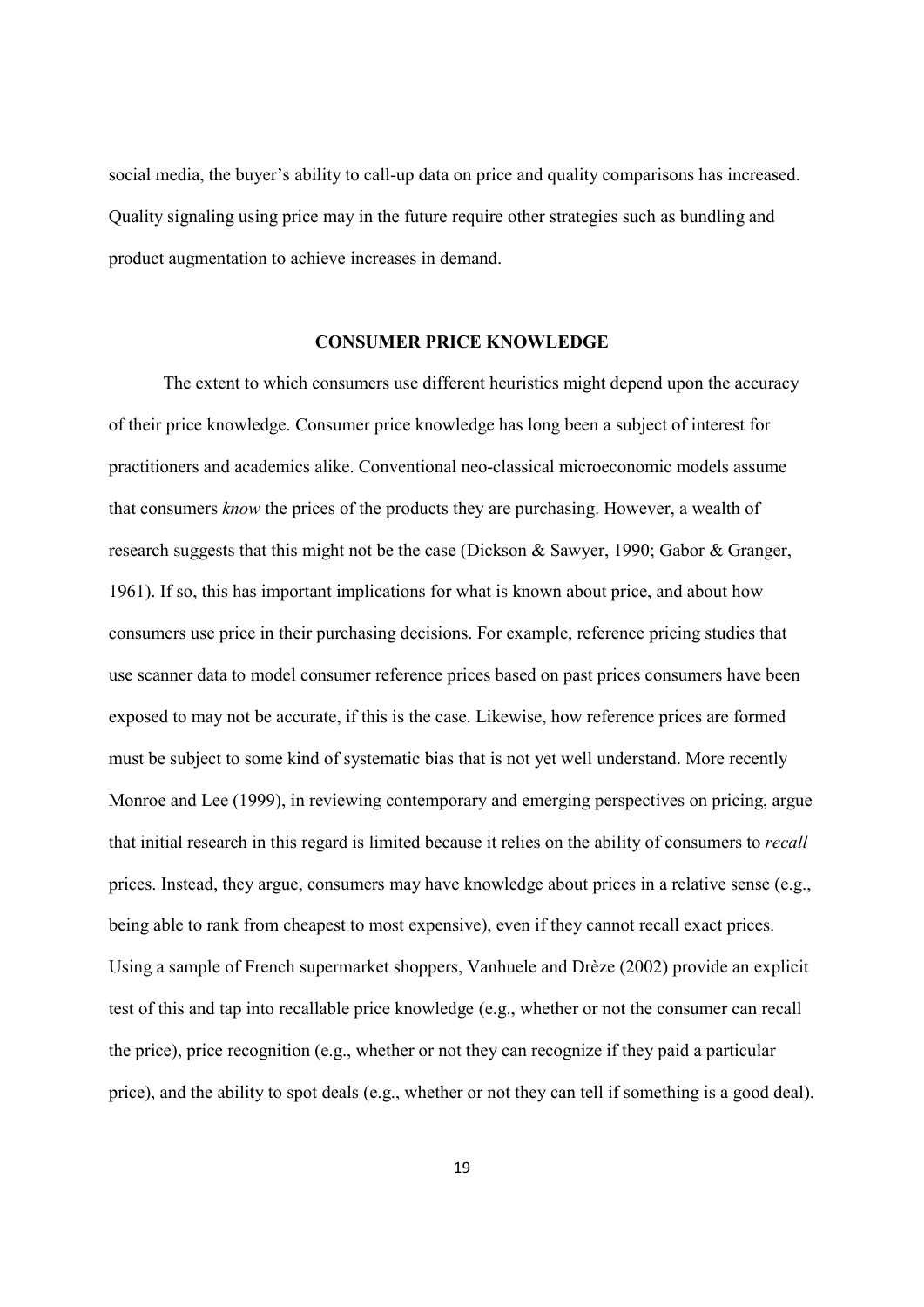Like Monroe and Lee (1999) they conclude that consumer price knowledge is more pervasive than the ability to recall a particular price. This may account for the findings of reference price research using scanner data. Therefore, while shoppers cannot recall past prices accurately, they have the ability to spot good deals and bad deals. Estelami and De Maeyer (2004) expand existing research by examining consumer price knowledge for durable good. They find that price knowledge varies considerably across a range of durable goods (e.g., higher for essential goods and lower for recreational goods). They also find that purchase frequency and amount spent on advertising are important variables that can explain consumer price knowledge, whereby more frequently purchased products and heavily advertised goods are associated with higher price knowledge. More recent research shows how the number of low priced items in a store can affect the degree to which the store has a low price image, and how different customers rely on different heuristics to make judgments in arriving at their perceptions. Specifically, they show that stores with greater numbers of low priced products are more likely to have a low-price image. However, this seems only to be the case for high knowledge consumers; low knowledge consumers associate a low-price image with the ease to which low prices can be recalled (e.g., the salience of promotions and other low price cues). Therefore, consumer price knowledge is an important variable for marketers to understand. Its link with other psychological concepts within the domain of pricing is important for theoretical and practical reasons. Not least because marketers' actions can influence this rather malleable and subjective variable.

#### **BEHAVIORAL PRICING CONCEPTS IN NON-MARKET SETTINGS**

So far the discussion has centered around market goods, but how are goods and services valued (and implicitly priced) when there is no market? In a free market economy, goods and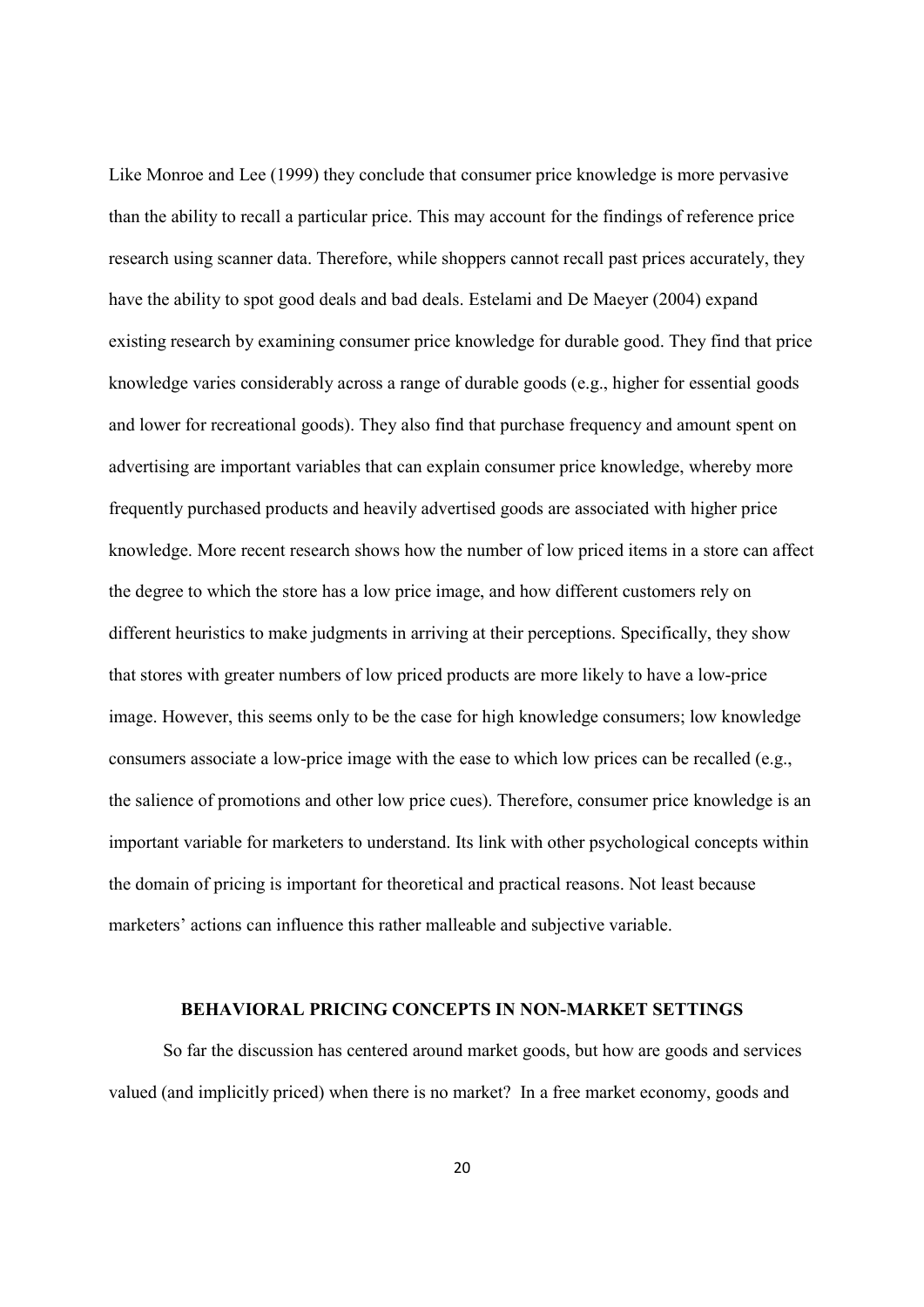services are sold for prices that reflect equilibrium between supply and demand, that is the costs of production and what people are willing to pay. Non-market goods or services (non-market goods) are not bought or sold directly and do not have a directly observable monetary value. Examples of this include nature based recreation activities such as visiting public parks and gardens, wildlife viewing, or rock climbing. A basic purpose of government is to provide citizens with non-market goods and to place values on such goods so that investment can be prioritized. Such decisions require governments to have an accurate understanding of the values attributed to such goods by society. To estimate the value of non-market goods, several economic tools have been developed, including: contingent valuation surveys; attribute-based methods and travel cost methods (Brown, 2003). However, recently an alternative tool for valuing non-market goods - happiness economics - has been proposed.

In neoclassical economics, utility is not a psychological experience that occurs during or after consumption. Instead, utility is defined by revealed preference: preferences (i.e., utility) are revealed from behavior (i.e. choices) (Stigler, 1950). Proponents of revealed preference argue that information about utility is captured by choice, assuming that consumers act as rational agents (Kahneman & Thaler, 2006). The reliance on measuring value through economic measures of utility (e.g., revealed preference and stated preference methods) has recently been criticized (e.g., Kahneman & Thaler, 2006). The field of behavioral economics refers to the attempt to develop economic theory by providing it with more psychologically plausible foundations (Johnson, 2006). Much emphasis in behavioral economics concerning valuation of both market and non-market goods focuses on subjective well-being (happiness) as an experience-based measure of utility (Diener, 2009; Kahneman & Krueger, 2006).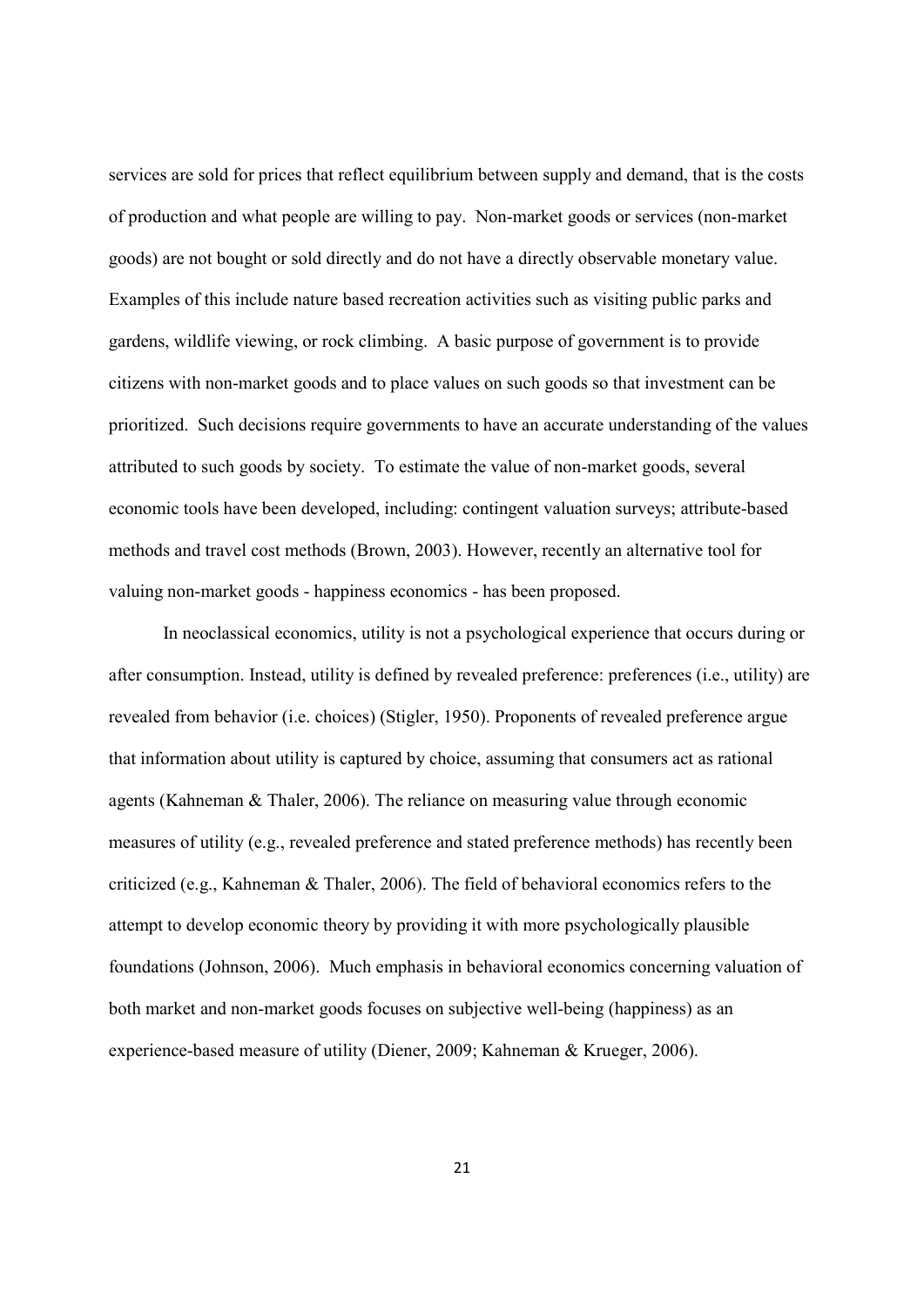The term subjective well-being refers to "a broad category of phenomena that includes people's emotional responses, domain satisfactions, and global judgments of life satisfaction" (Diener, Suh, Lucas and Smith, 1999, p. 277). There are two distinctive components of subjective well-being: an affective part and a cognitive part (Diener et al., 1999; Kahneman, 1999). The affective component refers to the presence of positive affect (i.e., emotions) and the absence of negative affect. The cognitive component of subjective well-being relates to an information-based appraisal of a person's life as a whole (Schwarz  $&$  Strack, 1999).

Behavioral economists argue that experienced utility can be measured and is distinct from decision utility (Kahneman & Thaler, 2006). In response to criticisms concerning the measurability of experience utility, Kahneman, Wakker and Sarin (1997) nominates how the concept can be operationalized through instant (hedonic and affective experience during consumption), predicted (beliefs about the experienced utility of future outcomes) and remembered (past hedonic and affective experience) utility. Following these major advances in the field of subjective well-being, much work is underway that evaluates the contribution it can make to informing policy decisions (Loomes, 2007). In particular, experienced based utility, by providing measures of subjective well-being, can provide an alternative to estimating prices.

#### **IMPLICATIONS FOR INNOVATION IN PRICING**

The first and most important thing managers need to recognize is that getting the "right" price is critical for both revenue and profitability. Gourville and Soman (2002) note that an average price increase of 1% could boost the net income of the typical large US corporation by about 12%. Clearly, what "right" is depends as much on customers' differential response to different prices as it does on organizational objectives. But how can a manager gauge the "right"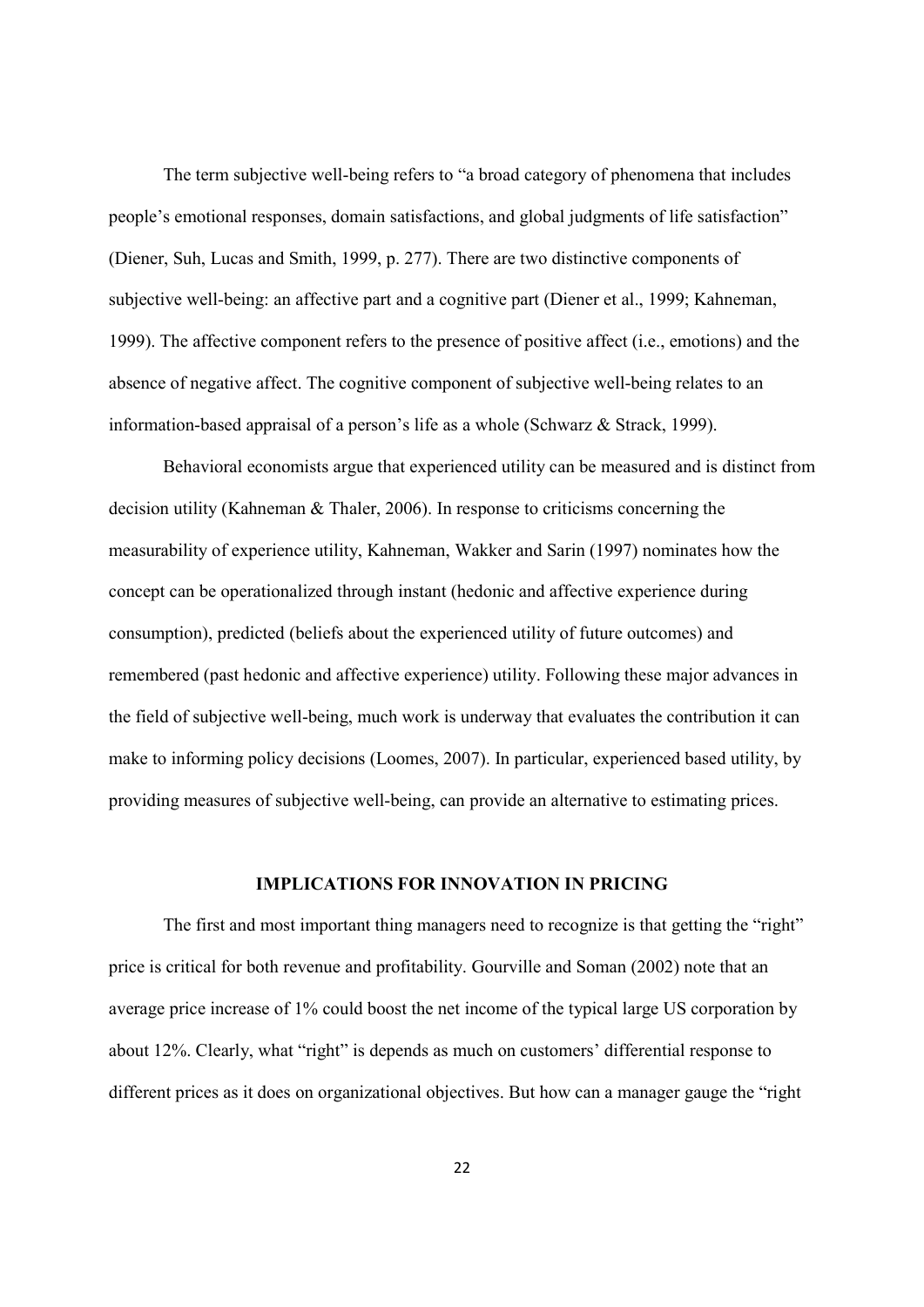price"? One way is through field experiments testing different price/promotion levels (Almquist & Wyner, 2001), an area in which the direct mail industry leads the way. Yet another part of the solution is the acknowledgement that the value of a product or service sets the upper limit for how high a price can be raised, and that value is made up of psychological and objective or utilitarian value. Managers must understand what this psychological value is and the attributes of their products and services which relate to it. The psychological value of a product is not only determined by its brand, rarity and social norms but is also affected by perceived fairness or "rightness" of a price. These issues of fairness may be influenced by how, when and where prices are charged and involve both affective as well as cognitive decision processes.

Gourville and Soman (2002) assert that consumers typically tend to look at price differences in terms of the saving as a proportion of actual price as an indicator of the size of the incentive to enter the transaction. Similarly they may resent prices that are not a reflection of the costs of a good and sellers may need to add features that justify the perception of higher costs. For some goods, a reference price might be used to identify what is "fair", whilst what is a fair price might be the subject of more intensive introspection for utilitarian goods compared to luxuries. These insights suggest buyers make various judgments about perceived value and a fair price that, in common with decision-making generally, suffer from extensive biases.

The manager needs to understand these processes and the reference points most salient to their customers in order to be able to tweak price most effectively. Once these reference points are understood, managers must manage price expectations through establishing clear reference prices, avoiding major and discontinuous price hikes, invest in establishing some product uniqueness to avoid price comparisons and establish benchmarks for good value by outlining favorable price comparisons with *different* products known for being good value. Finally,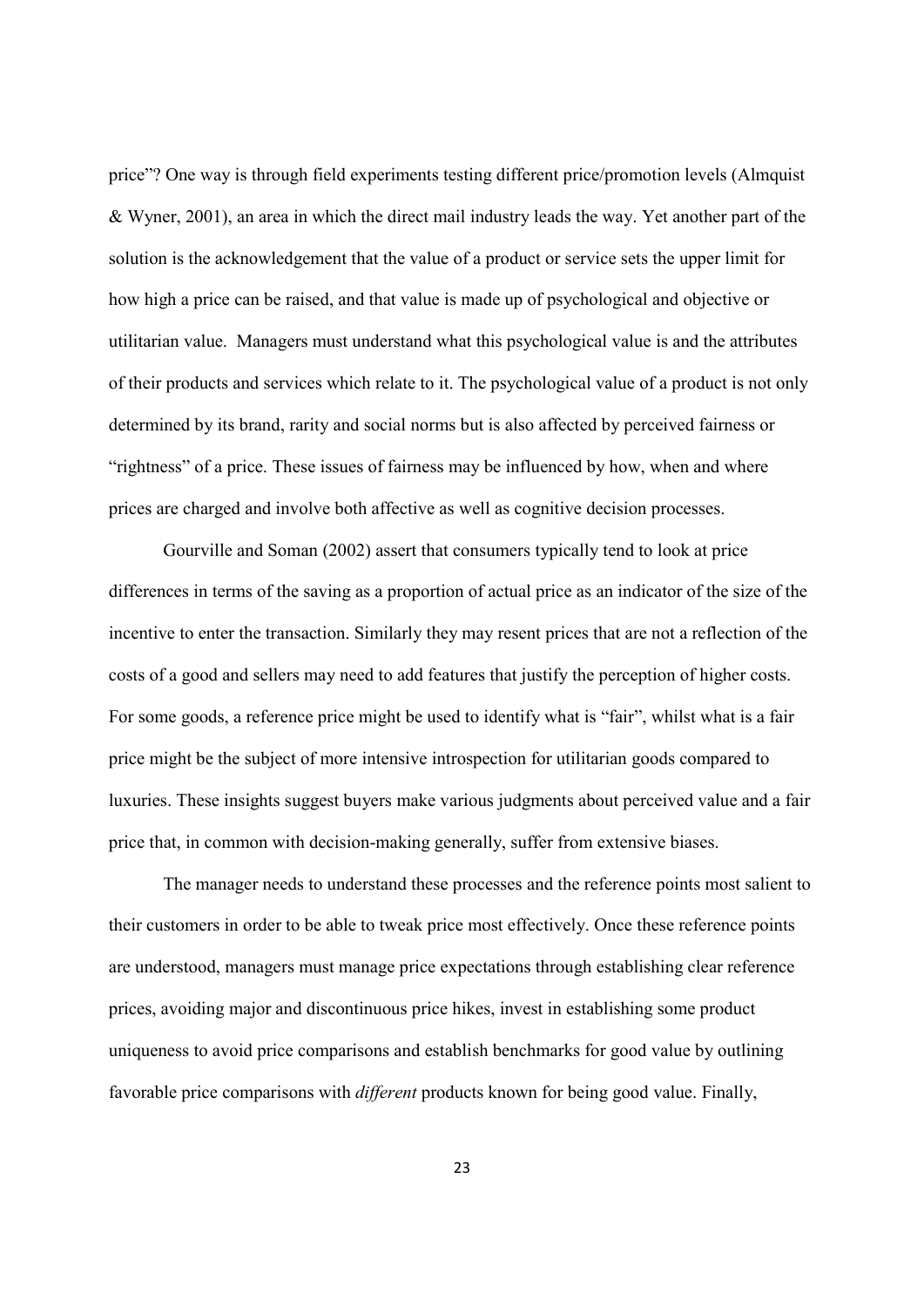managers can avoid cost of goods sold comparisons by bundling, adding abstract features and focus cost comparisons using absorption costing.

In the end WTP is driven not only by the "economic utility" of the transaction, but also by the "psychological utility" of the transaction. There are many levers that managers can use to increase psychological utility or reduce dissonance. For example, adjusting price-endings is one way where small price changes have been shown to lead to large changes in demand in some circumstances. However, these findings are based upon a variety of different factors including the product's price magnitude, its relative newness, changes in the left digit and accompanying promotional material with other low price cues. Managers must consider these moderating influences when setting price endings. When managing price, adjustments and sales promotions should ultimately be based on a longer term pricing strategy, not just a knee jerk reaction to competitors' promotional offerings. Maintaining pricing discipline through active management of reference prices and other salient consumer reference points will lead to more favorable price comparisons. However, reference price is multifaceted and managers must understand their individual customers and the reference prices those customers use in different circumstances, and their attributions of fairness. For example, non-monetary sales promotions have been shown take the focus off price and assist in maintaining reference price perceptions.

Ultimately consumers make apparently irrational decisions and bound their search behavior; sellers should be able to improve profitability by understanding these decision processes. In summary sellers must understand how WTP is influenced by objective value and psychological factors. They need to be able to estimate price sensitivity by customer, outlet, context and use, and through establishing clear reference prices they need to integrate price decisions with the rest of the marketing mix.

24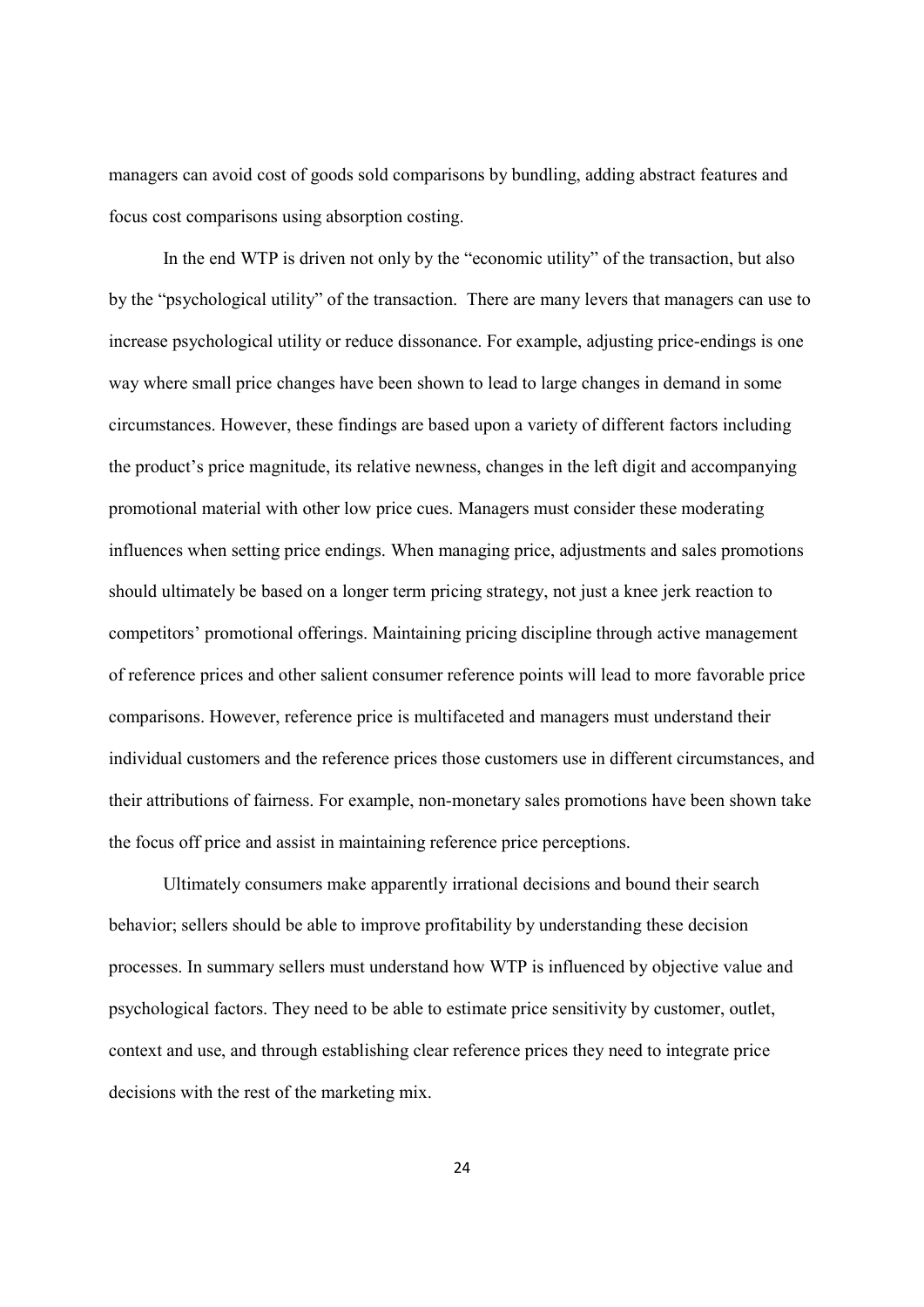#### **CONCLUSIONS**

This chapter has described how research into pricing, using behavioral concepts represents a significant source of marketing innovation for alert sellers. Buyers without adequate information might make a number of seemingly conflicting purchasing decisions. Sometimes these are the result of time-saving heuristics or sometimes they are the result of apparently irrational behavior. Consumers often behave in somewhat counter-intuitive ways (e.g., using price as an indicator of quality, purchasing more with trivial price changes) and do not always have accurate information (e.g., low price knowledge) on which to base their decisions. These decisions might be thought of as irrational but stem from the key driver of behavior – perceived value. Price, a seemingly objective variable may be interpreted by consumers in a *seemingly* subjective way. In order to understand how consumers might respond to price, managers must understand the reference points and heuristics that consumers use.

The research into consumers' behavioral response to price presented here tends to be based on consumer settings, and is usually based around conventional channels, rather than online channels. Therefore, future research and innovation within the field should seek to understand and establish the nature of these cognitive biases in business-to-business settings and in online markets, where some of the assumptions underlying consumers' boundedness and access to information are relaxed. Future research should also consider better measurement of WTP, given it is a key construct in the field – current research is often limited by directly questioning customers about price and this increases its salience to the respondent and perhaps overstates its effect. Other indirect approaches have their limitations too. Further research could also take advantage of the lack of research in online settings and couple this with advances in experimental techniques and dynamic pricing capabilities of the online environment.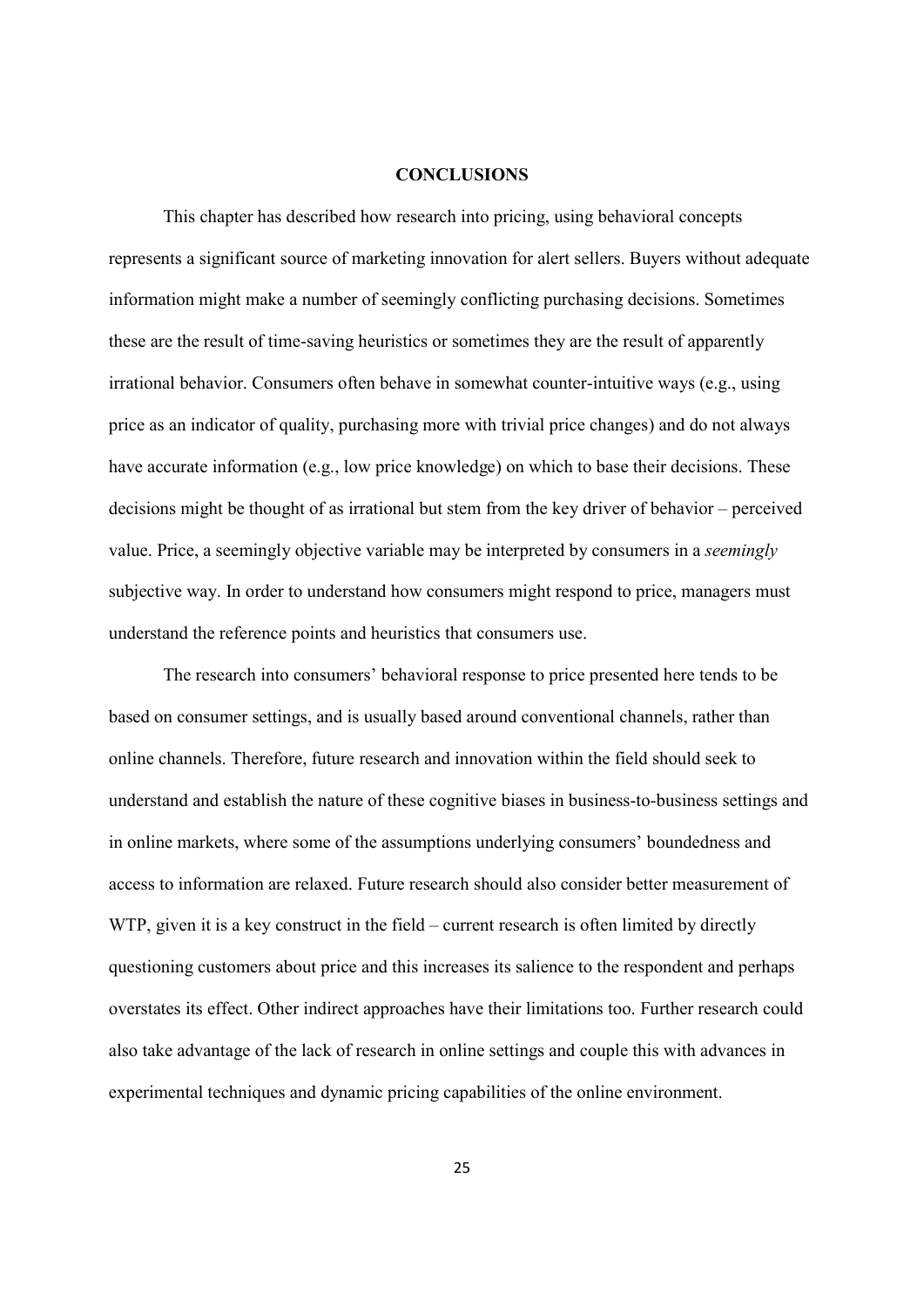#### **REFERENCES**

- Alba, J.W., Mela, C.F., Shimp, T.A., & Urbany, J.E. (1999). The effect of discount frequency and depth on consumer price judgments. Journal of Consumer Research, 26(September), 99-114.
- Almquist, E., & Wyner, G. (2001). Boost your marketing ROI with experimental design. *Harvard* Business Review, 79(October) 135-155.
- Anderson, E.T., & Simester, D.I. (2003). Effects of \$9 price endings on retail sales: Evidence from field experiments. Quantitative Marketing and Economics, 1(1), 93-110.
- Ariely, D., & Loewenstein, G. (2000). When does duration matter in judgment and decision making? Journal of Experimental Psychology: General, 129(4), 508-523.
- BBC (2007). Yorke paid nothing for own album. Retrieved from http://news.bbc.co.uk/1/hi/entertainment/7103071.stm
- Biswas, A., & Blair, E.A. (1991). Contextual effects of reference prices in retail advertisements. Journal of Marketing,  $55$ (July), 1-12.
- Bolton, L.E., Warlop, L., Alba, J.W. (2003), "Consumer Perceptions of Price (Un)Fairness," Journal of Consumer Research, 29(March), 474-491.
- Bornemann, T., & Homburg, C. (2011). Psychological distance and the dual role of price. Journal of Consumer Research, 38 (October). Pre-published March 18 2011.
- Bray, J.P., & Harris, C. (2006). The effect of 9-ending prices on retail sales: A quantitative UK based field study. Journal of Marketing Management, 22(5-6), 601-617.
- Brown, T. (2003). Introduction to stated preference methods. In P. Champ, K. Boyle & T. Brown (Eds.), A primer on nonmarket valuation (the economics of non-market goods and resources) (pp. 99-110). New York: Springer.
- Campbell, M.C. (1999). Perceptions of price unfairness: Antecedents and consequences. Journal of Marketing Research, 36(2), 187-199.
- Cespedes, F.V., Shapiro, B.P., & Ross, E.B. (2011). Pricing, profits and customer value (Note 9-811-016). Boston: Harvard Business School.
- Chandon, P., Wansink, B., & Laurent, G. (2000). A benefit congruency framework of sales promotion effectiveness. Journal of Marketing, 64(4), 65-81.
- Diamond, W.D., & Campbell, L. (1989). The framing of sales promotions: Effects on reference price change. In T.S. Srull (Ed.). Advances in Consumer Research, Vol. 16 (pp. 241-247). Provo (UT): Association for Consumer Research.
- Dickson, P.R., & Sawyer, A.G. (1990). The price knowledge and search of supermarket shoppers. Journal of Marketing, 54(July), 42-53.
- Diener, E. (2009). Well-being for Public Policy. Oxford University Press: New York.
- Diener, E., Suh, E., Lucas, R., & Smith, H. (1999). Subjective well-being: Three decades of progress. Psychological Bulletin, 125(2), 276-302.
- Dolan, R.J., & Gourville, J.T. (2009). Principles of pricing (Note 9-506-021). Boston: Harvard Business School.
- Estelami, H. & De Maeyer, P. (2004). Product category determinants of price knowledge for durable consumer goods. Journal of Retailing, 80(2), 129-137.
- Gabor, A., & Granger, C.W.J. (1961). On the price consciousness of consumers. Applied Statistics. 10(November), 170-188.
- Garvin, D.A. (1983). Ouality in the Line. *Harvard Business Review*, 61, 65-73.
- Gourville, J.T. (1999). Note on behavioral pricing (Note 9-599-114), Boston: Harvard Business School.
- Grewal, D., Monroe, K.B., & Krishnan, R. (1998). The effects of price-comparison advertising on buyers' perceptions of acquisition value, transaction value, and behavioral intentions. Journal of Marketing,  $62(2)$ , 46-59.
- Guéguen, N., & Legoherel, P. (2004). Numerical encoding and odd-ending prices: The effect of a contrast in discount perception. *European Journal of Marketing*, 38(1/2), 194-208.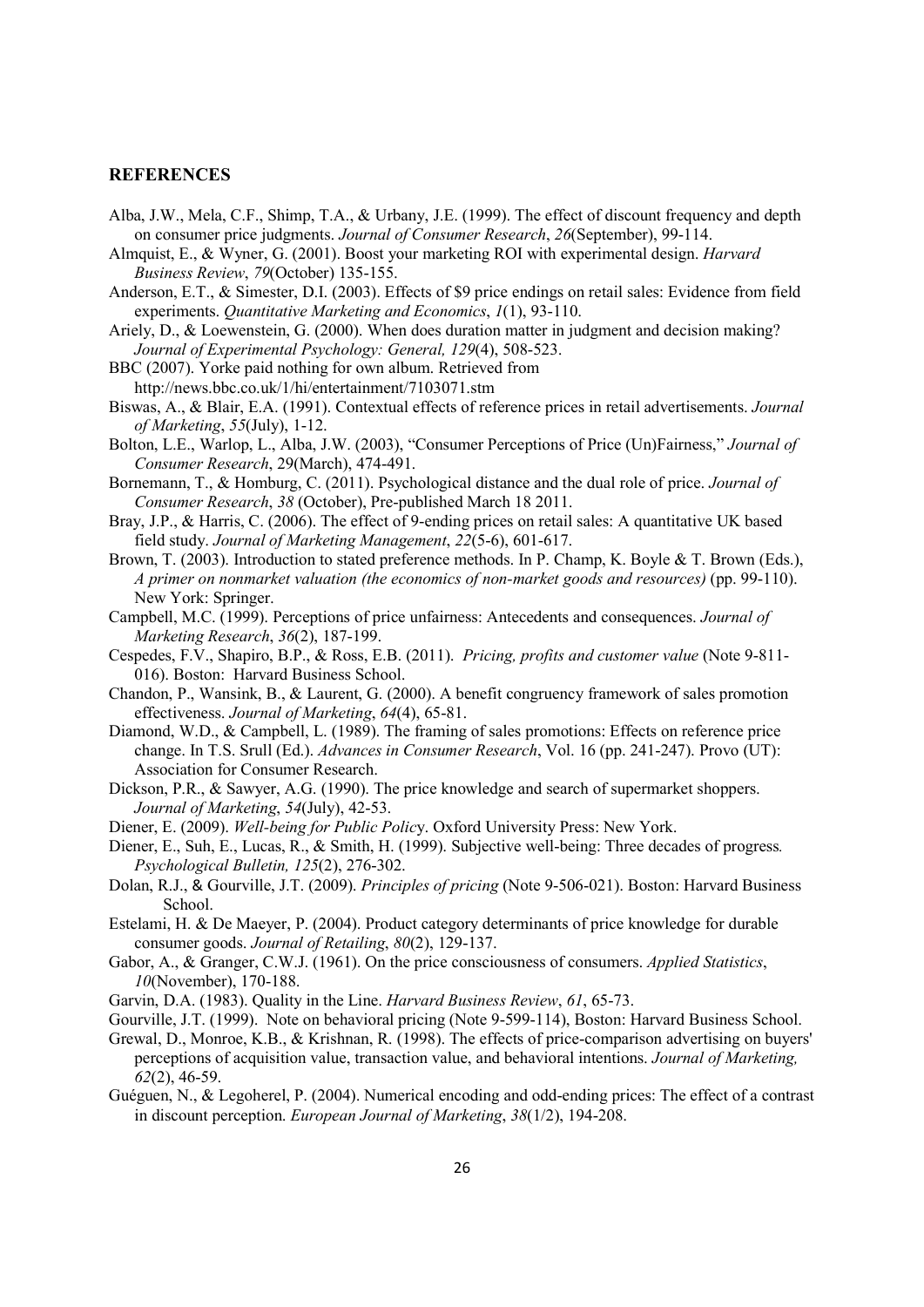- Gupta, S., & Cooper, L.G. (1992). The discounting of discounts and promotion thresholds. Journal of Consumer Research, 19(December), 401-411.
- Howard, D.J., & Kerin, R.A. (2006). Broadening the scope of reference price advertising research: A field study of consumer shopping involvement. Journal of Marketing. 70 (October), 185-204.
- Johnson, E.J. (2006). Things that go bump in the mind: How behavioral economics could invigorate marketing. Journal of Marketing Research, 43(3), 337-340.
- Kahneman, D. (1999). Objective happiness. In D. Kahneman, E. Diener & N. Schwarz (Eds.). Wellbeing: The foundations of hedonic psychology. New York: Russell Sage Foundation.
- Kahneman, D. (2011). Thinking Fast and Thinking Slow. Farrar, Straus and Giroux: New York.
- Kahneman, D., & Krueger, A.B. (2006). Developments in the measurement of subjective well-being. Journal of Economic Perspectives, 20(1), 3-24.
- Kahneman, D., & Thaler, R.H. (2006). Utility maximization and experienced utility. Journal of Economic Perspectives, 20(1), 221-234.
- Kahneman, D. and Tversky, A. (1979). Prospect Theory: An analysis of decision under risk. Econometrica, 47(March), 263-291.

Kahneman, D., Wakker, P., & Sarin, R. (1997). Back to bentham? exploration of experienced utility. The Ouarterly Journal of Economics, 112(2), 375-405.

- Loomes, G. (2007). (How) can we value health, safety and the environment? Journal of Economic Psychology, 27, 713-736.
- Lowe, B., & Alpert, F. (2007). Measuring reference price perceptions for new product categories: Which measure is best? Journal of Product & Brand Management. 16(2), 132-141.
- Lowe, B., & Alpert, F. (2010). The formation and evolution of reference price perceptions in new product categories. Psychology & Marketing, 27(9), 846-873.
- Lowe, B., & Barnes, B.  $(2011)$ . Consumer perceptions of monetary and nonmonetary promotions for new product. Journal of Marketing Management, Prepublished April 21, 2011.
- Loewenstein, G., & Ubel, P.A. (2006). Hedonic adaptation and the role of decision and experience utility in public policy. Journal of Public Economics, 92(8-9), 1795-1810.
- Marn, M.V., Roegner, E.V., & Zawada, C.C. (2003). Pricing new products. McKinsey Quarterly, 3(July).  $40-49$ .
- Mazumdar T., Raj S.P, & Sinha I. (2005). Reference price research: Review and propositions. Journal of Marketing, 69(4), 84-102.
- Monroe, K.B., & Lee, A.Y. (1999). Remembering versus knowing: Issues in buyers' processing of price information. Journal of the Academy of Marketing Science, 27, 207-225.
- Mortishead, C. (2008, September 6). Philips changes the mood with warm intimate massager. The Times. Retrieved from

http://www.timesplus.co.uk/tto/news/?login=false&url=http%3A%2F%2Fwww.thetimes.co.uk%2Ftt o%2Fbusiness%2Findustries%2Ftechnology%2F

Murray, J., & Sarantis, N. (1999). Price-quality relations and hedonic price indexes for cars in the United Kingdom. International Journal of the Economics of Business, 6(1).

Nagle, T.T., & Hogan, J.E. (2006). The Strategy and Tactics of Pricing: A Guide to Growing More *Profitably*,  $4^{\text{th}}$  Edition, Prentice Hall: Upper Saddle River, NJ.

- Parasuraman, A. (1997). Reflections on gaining competitive advantage through customer value. *Journal* of the Academy of Marketing Science, 25(2), 154.
- Sánchez-Fernández, R., & Iniesta-Bonillo, M.Á. (2007). The concept of perceived value: a systematic review of the research. Marketing Theory, 7(4), 427-451.
- Schindler, R.M., Kibarian, T.M. (2001). Image communicated by the use of 99 endings in advertised prices. Journal of Advertising, 30(Winter), 95-99.
- Schindler, R.M. (2006). The 99-price ending as a signal of a low-price appeal. Journal of Retailing, 82(1),  $71 - 77$ .